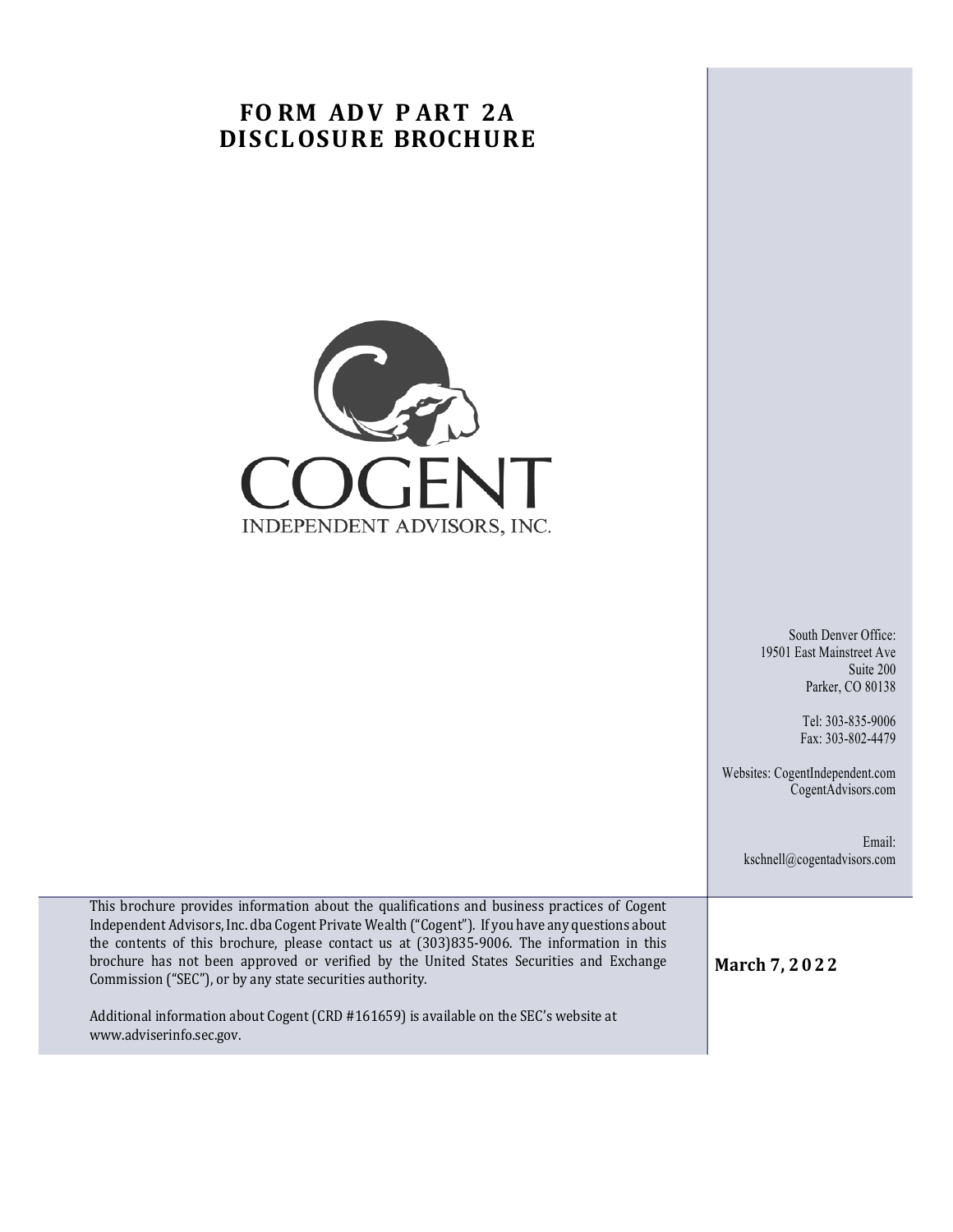## **Item 2: Material Changes**

## **Material Changes since the Last Update**

Since Cogent's last annual update on March 10, 2021, the following material changes have occurred:

• Cogent has established a relationship with Equity Trust Company upon which Equity Trust Company became available as a custodial option for discretionary clients. Cogent recommends use of Equity Trust Company in certain situations, but does not require that clients custody assets with the firm. Cogent's relationship with Equity Trust Company includes a soft dollar arrangement pursuant to Section 28(e) of the Securities Exchange Act of 1934. When clients choose Equity Trust Company as their custodian, client trades in certain securities will be executed through ETC Brokerage Services, LLC, ("ETCB"), Equity Trust Company's affiliated broker-dealer and routed directly to ETCB's affiliated clearing firm, Axos Clearing, LLC ("Axos"). For trades in mutual funds, Equity Trust Company utilizes Broadridge MSCS, "("Matrix"). See Item 12 of this brochure for more information.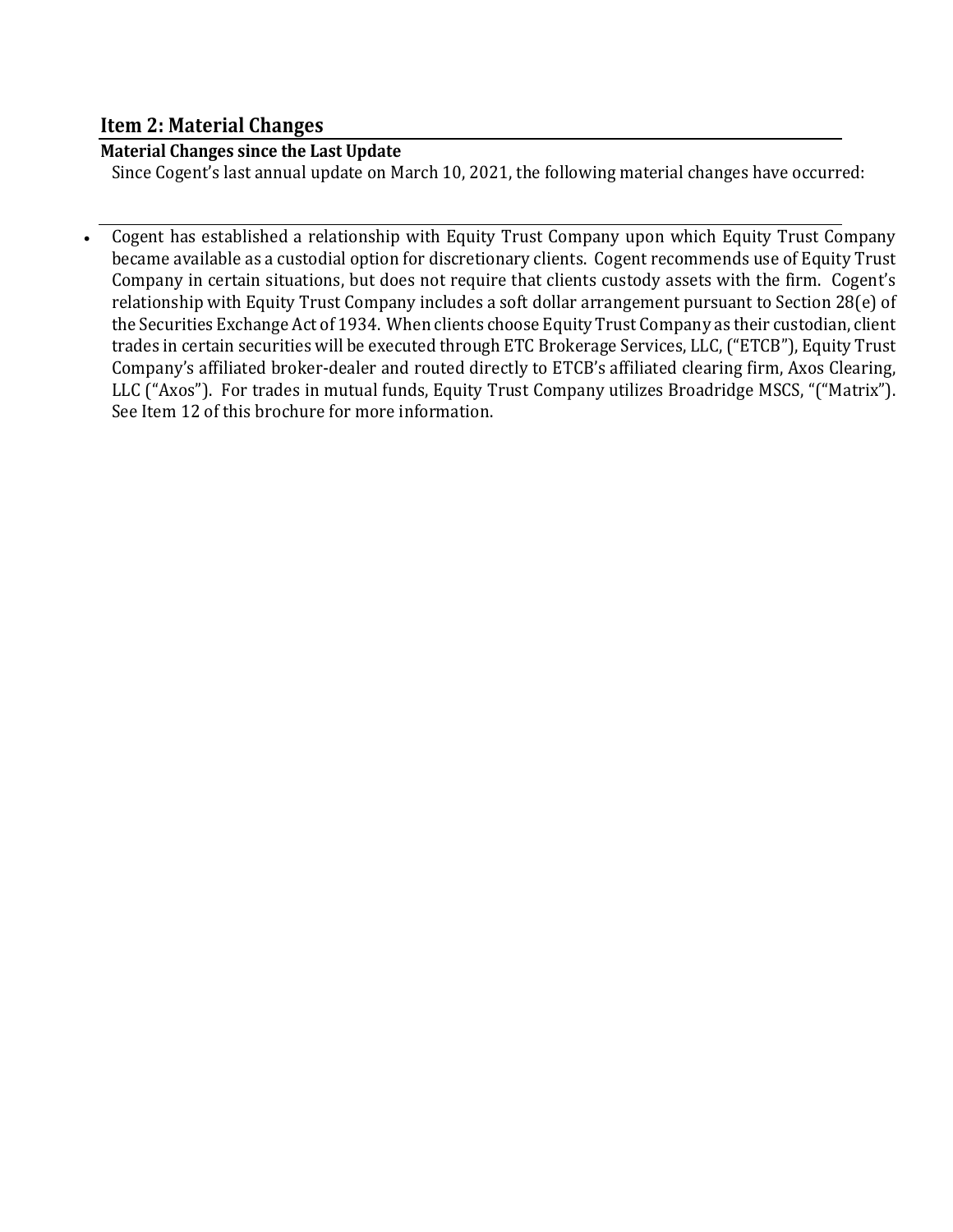## **Item 3: Table of Contents**

## Form ADV - Part 2A - Firm Brochure

| Item 1: Cover Page |  |
|--------------------|--|
|                    |  |
|                    |  |
|                    |  |
|                    |  |
|                    |  |
|                    |  |
|                    |  |
|                    |  |
|                    |  |
|                    |  |
|                    |  |
|                    |  |
|                    |  |
|                    |  |
|                    |  |
|                    |  |
|                    |  |
|                    |  |
|                    |  |
|                    |  |
|                    |  |
|                    |  |
|                    |  |
|                    |  |
|                    |  |
|                    |  |
|                    |  |
|                    |  |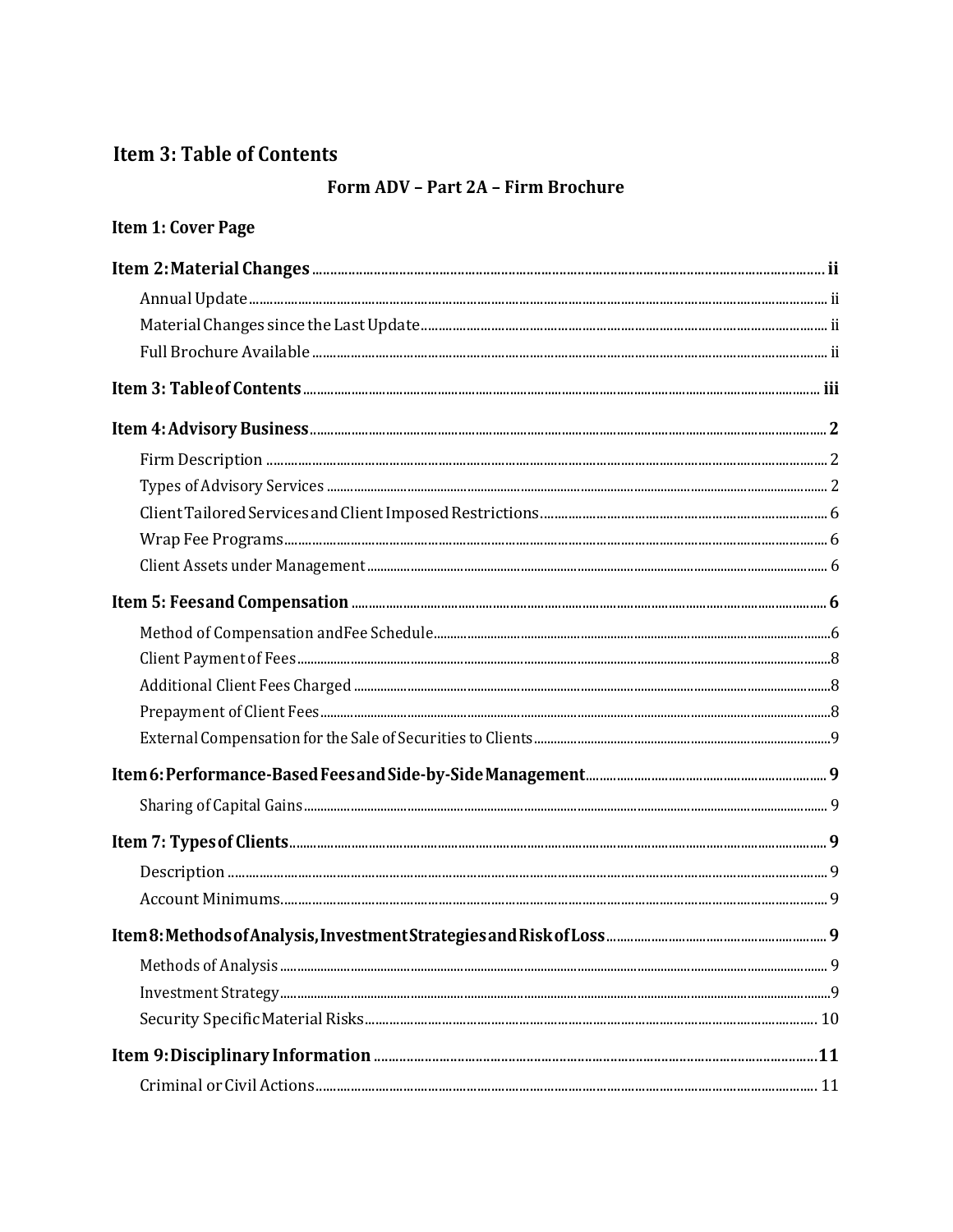| Item 11: Code of Ethics, Participation or Interest in Client Transactions and Personal Trading  12        |  |
|-----------------------------------------------------------------------------------------------------------|--|
|                                                                                                           |  |
| InvestmentRecommendationsInvolvingaMaterialFinancialInterestandConflictofInterest.2AdvisoryFirm           |  |
| Purchase of Same Securities Recommended to Clients and Conflicts of Interest 2                            |  |
| ClientSecuritiesRecommendationsorTradesandConcurrentAdvisoryFirmSecuritiesTransactionsand                 |  |
|                                                                                                           |  |
|                                                                                                           |  |
|                                                                                                           |  |
|                                                                                                           |  |
| ScheduleforPeriodicReviewofClientAccountsorFinancialPlansandAdvisoryPersons Involved 16                   |  |
|                                                                                                           |  |
|                                                                                                           |  |
|                                                                                                           |  |
| EconomicBenefitsProvidedtotheAdvisoryFirmfromExternalSourcesandConflictsof Interest 16                    |  |
|                                                                                                           |  |
|                                                                                                           |  |
|                                                                                                           |  |
|                                                                                                           |  |
|                                                                                                           |  |
|                                                                                                           |  |
| ${\tt ProxyVotes.}\label{thm:co} \noindent {\tt ProxyVotes.}\label{thm:co}$                               |  |
|                                                                                                           |  |
|                                                                                                           |  |
| Financial Conditions Reasonably Likely to Impair Advisory Firm's Ability to Meet Commitments to Clients18 |  |
|                                                                                                           |  |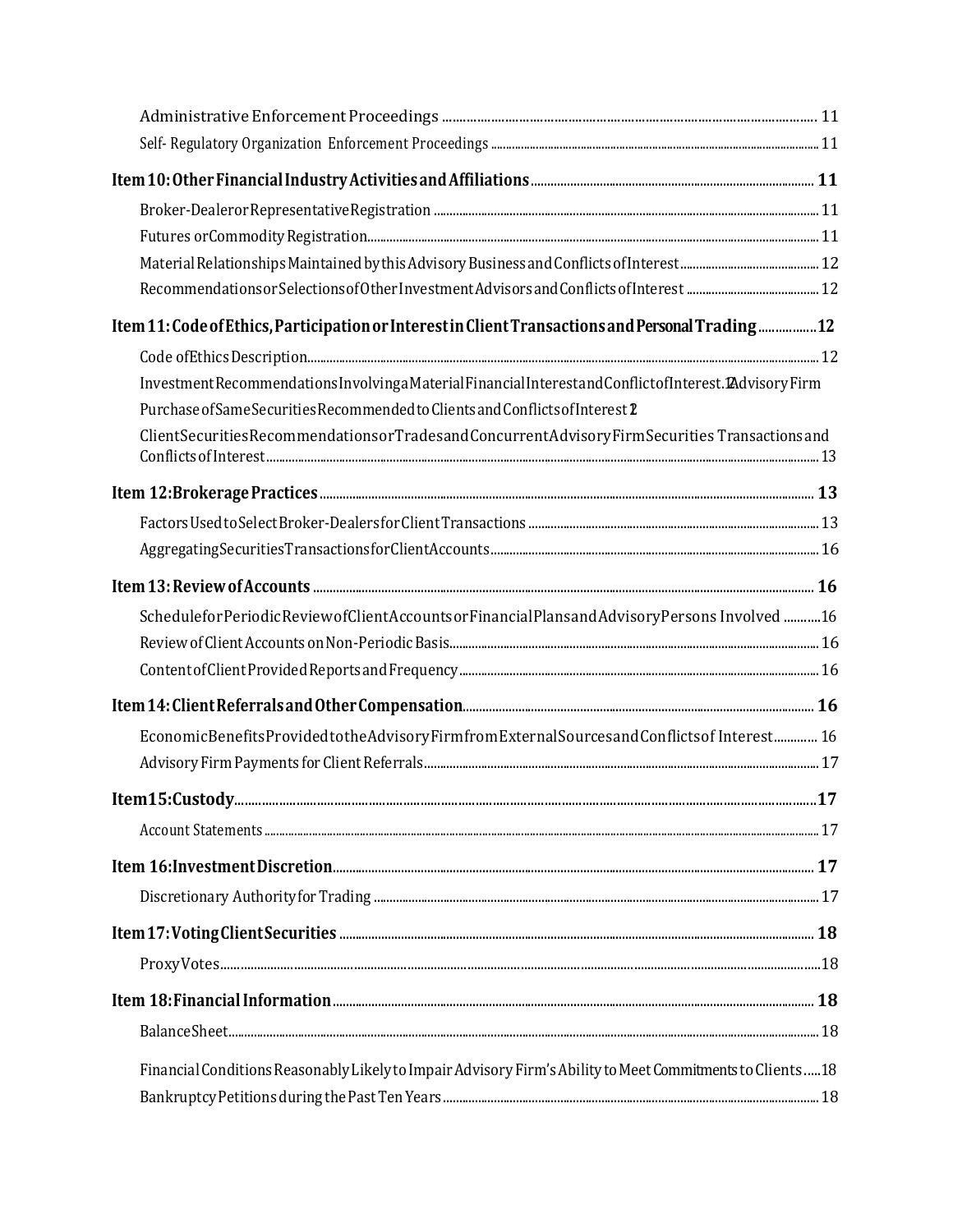| Disclosure of Material Facts Related to Arbitration or Disciplinary Actions Involving Management |  |
|--------------------------------------------------------------------------------------------------|--|
| MaterialRelationshipMaintainedbythisAdvisoryBusinessorManagementpersonswith Issuers of           |  |
|                                                                                                  |  |
|                                                                                                  |  |
|                                                                                                  |  |
|                                                                                                  |  |
|                                                                                                  |  |
|                                                                                                  |  |
|                                                                                                  |  |
|                                                                                                  |  |
|                                                                                                  |  |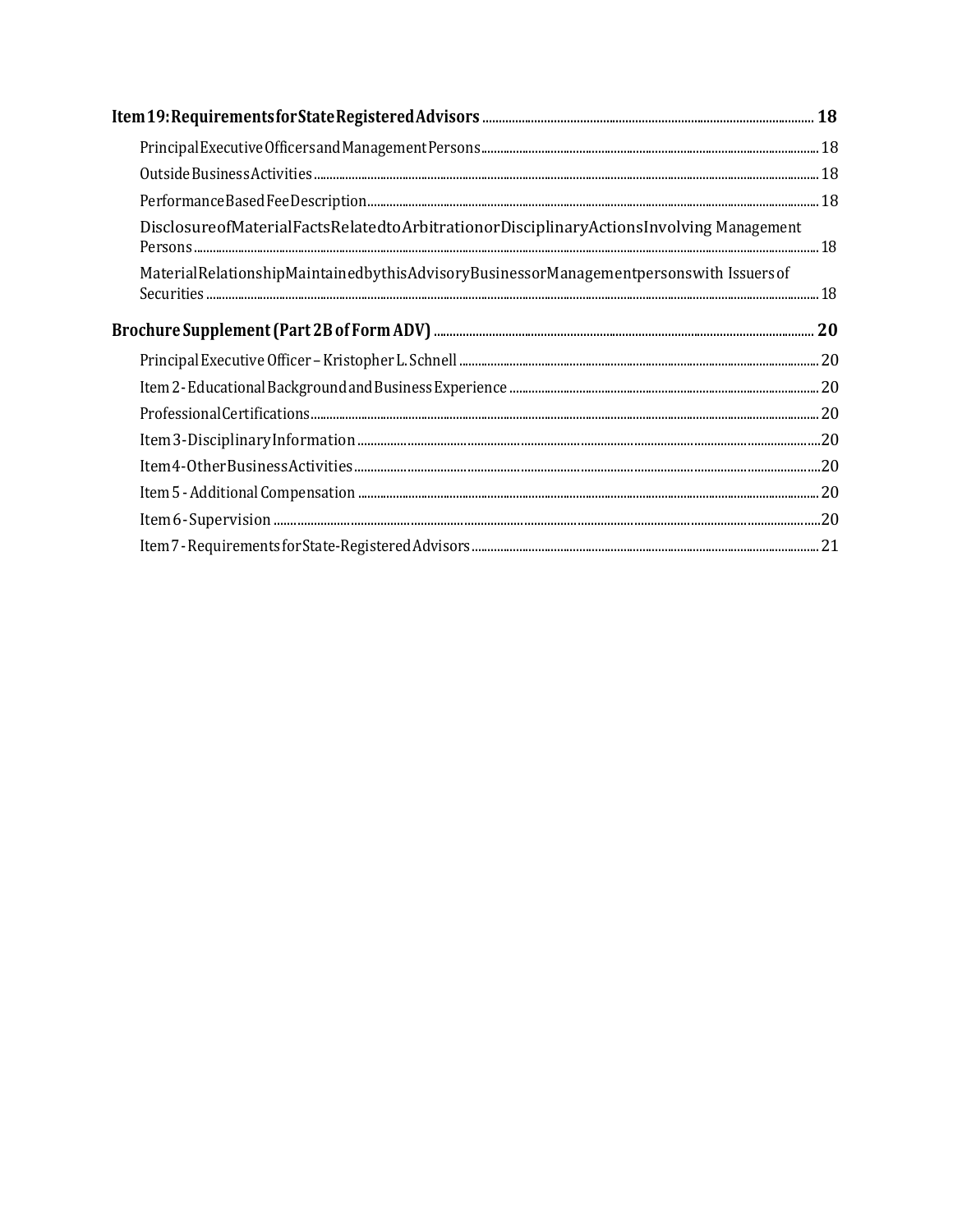## **Item 4: Advisory Business**

#### **Firm Description**

Cogent Independent Advisors, Inc. dba Cogent Private Wealth ("Cogent") was founded in 2012. Kristopher L. Schnell is 100% owner.

Cogent provides financial planning and investment management to individuals, pension and profit sharing plans, trusts, estates, charitable organizations and small businesses. Advice is provided through consultation with the client and may include the determination of financial objectives, identification of financial problems, discussion of cash flow management, tax planning, insurance review, investment management, education funding, retirement planning, and estate planning, among other things

#### **Types of Advisory Services**

#### ASSET MANAGEMENT

Cogent offers discretionary and non-discretionary asset management services to advisory clients. Cogent specializes in managing the client's intermediate and long-term assets in accordance with the client's financial goals and objectives. Investment strategies, investment selection, asset allocation, portfolio monitoring and the overall investment management will be based on the above factors. Some of Cogent's investments may include but are not limited to the following.

#### **ALTERNATIVE INVESTMENTS**

Cogent may provide investment advice about certain private investments. Alternative investments include but are not limited to private equity or venture capital, hedge funds, managed futures, commodities, and derivatives contracts. Real estate is also often classified as an alternative investment. Availability ranges from Non-Accredited Investors to Accredited Investors to Qualified Clients to Qualified Purchasers.

#### FINANCIAL PLANNING AND CONSULTING

Cogent also offers Financial Planning Services ("FPS") to clients. Those services include the following.

#### **Financial Plan Preparation:**

The client will receive a written financial plan at the conclusion of the financial planning process. This process will span several meetings and will generally include evaluation and recommendations in the following areas:

**Goals.** An overall evaluation of the client's probabilities for fulfilling specified goals and suggestions for adjustment to be made to increase the client's probability of success.

**Cash Flow.** An evaluation of current and future cash flows on the client's probability of success for fulfilling stated goals. This may include a detailed budget analysis.

**Assets.** Financial impact of current asset holdings and any adjustments necessary to facilitate fincreasingprobability of success for fulfilling stated goals.

Liabilities. Financial impact of current liabilities and any adjustments necessary bfacilitate increasingprobabilityof success for fulfilling stated goals.

**Insurance.** Evaluation of all current insurance holdings including life, home & auto, long termcare, and any other desired by the client. Evaluate need for any additional insurance bfacilitate increasing probabilityof success for fulfilling stated goals.

**Securities Investments.** Analysis and evaluation of current investments in stocks, bonds or alternatives, both taxable accounts and tax deferred accounts, with respect totheir potential for longterm growth, income and the costs associated with specific funds. The goal is empowerment of the client to understand what the client is invested in and why to facilitate making appropriate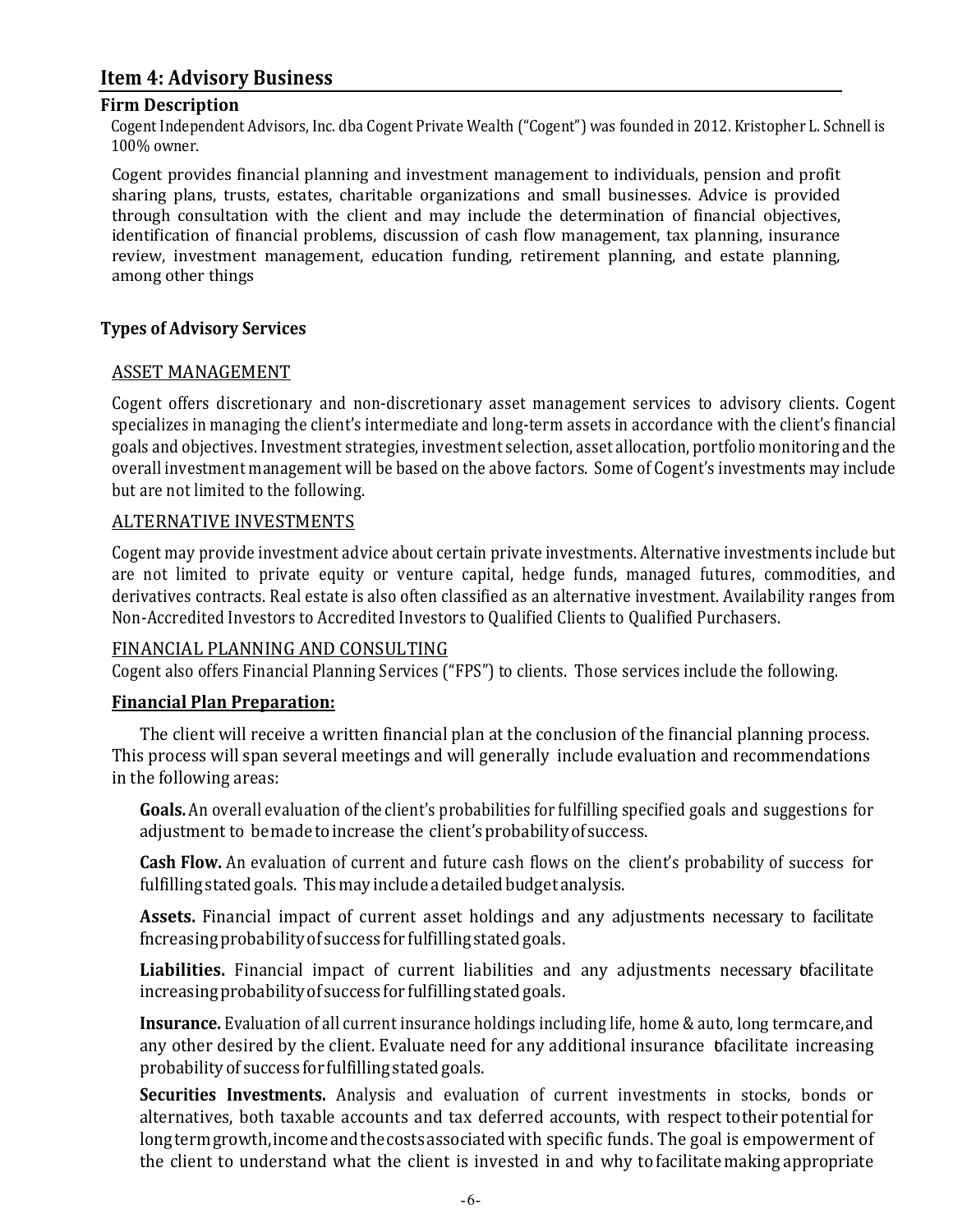decisionsgoingforward.

EstatePlanning. Evaluation of the client's estateplanning to-date (in conjunction with the client's estate planning attorney).

**Taxes.** Evaluation of tax efficiency and recommendations going forward (in conjunction with the client's tax advisor).

#### SEMINARS, WORKSHOPS and SPEAKING ENGAGEMENTS

Cogent holds seminars, workshops and speaking engagements to educate the public on different types of investments and the different services they offer. The seminars are educational in nature and no specific investment or tax advice is given.

#### **Client Tailored Services and Client Imposed Restrictions**

The goals and objectives for each client are documented in our client files. Investment strategies are created that reflect the client's individually stated goals and objectives. Clients may impose restrictions on investing in certain securities or types of securities.

Agreements may not be assigned without prior written Client consent.

#### **Wrap Fee Programs**

Cogent does not participate in wrap fee programs.

#### **Client Assets under Management**

As of December 31, 2021, Cogent has approximately \$3,023,850 in client assets under management on a non-discretionary basis and \$70,173,363 on a discretionary basis.

## **Item 5: Fees and Compensation**

#### **Method of Compensation and Fee Schedule**

#### ASSET MANAGEMENT

Cogent offers asset management services to advisory clients. Fees for these services will be based on a percentage of assetsundermanagement as follows:

| <b>Assets Under Management</b> | <b>Annual Fee</b> | <b>Quarterly Fee</b> |
|--------------------------------|-------------------|----------------------|
| $$100,000 - $250,000$          | 1.50%             | .3750%               |
| $$250,000 - $500,000$          | 1.25%             | .3125%               |
| $$500,000 - $1,000,000$        | 1.00%             | .2500%               |
| Over \$1,000,000               | 0.80%             | .2000%               |

The annual fee may be negotiable. Accounts within the same household will be combined for a reduced fee unless the client instructs otherwise. Fees are billed quarterly in advance based on the amount of assets managed as of the last business day of the quarter. The investment advisory fee will be billed directly to the client account held by the custodian, with an informational copy of the invoice to the client disclosing the amount of the fee, the value of the client's assets upon which the fee is based, and the specific way the fee is calculated. Clients may terminate their account within five (5) business days of signing the investment advisory agreement for a full refund. After five days of signing the agreement, clients may terminate advisory services with thirty (30) days written notice. The client will be entitled to a pro rata refund for the days service was not provided in the final quarter. Clients shall be given thirty (30) days prior written notice of any increase in fees, and the client will acknowledge, in writing, any agreement of increase in said fees.

Advisory fees may be automatically deducted from the account by the custodian or by other means, such as check or credit card. Clients paying by other means will receive a payment invoice separate from their fee calculation invoice. When automatically deducting from custodian, Cogent will: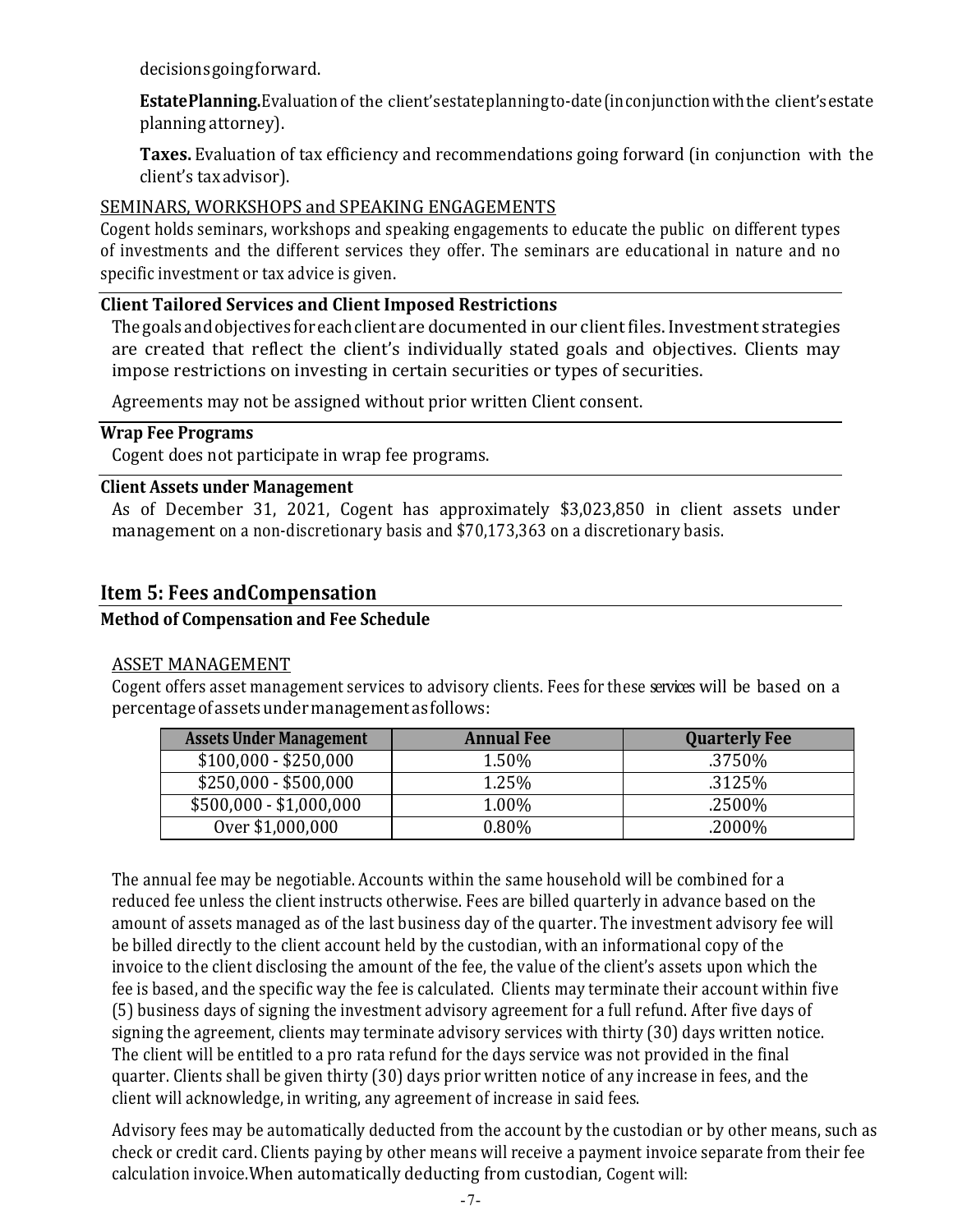- Provide the client with an invoice prior to instructing the custodian to deduct the fee stating the amount of the fee, the formula used to calculate the fee, the amount of assets under management the fee is based on and the time period covered by the fee;
- Obtain written authorization signed by the client allowing the fees to be deducted; and
- The client will receive quarterly statements directly from the custodian which disclose the fees deducted.

## **ALTERNATIVE INVESTMENTS**

Typically, fees for alternative investments will be charged according to the fee schedule as noted above. The annual fee may be negotiable. Any alternative investment not having at least quarterly access to redeem some or all of the investment is considered illiquid and will be charged a reduced annual advisory fee of no more than 0.25% of most recent asset value.

Advisory fees are paid quarterly in advance. The sponsor of the investment may transfer advisory fees from the client's private placement account to an account held at a qualified custodian, fees may be direct debited from a designated client account to facilitate billing, or the client may pay fees separately via check, credit card or bank account. The Client must authorize in writing in advance to direct debiting of their investment account.

Processes in connection with termination and refund as the same as those described above under the ASSET MANAGEMENT section.

#### FINANCIAL PLANNING and CONSULTING

## **Financial Plan Preparation**

FPS are offered based on a fixed fee ranging between \$3,000 -\$10,000, depending on complexity and client needs. These fees may be negotiable. Prior to the planning process the client will be provided the required plan fee.

Fees for financial plans are billed \$450 in advance with the balance due upon conclusion of the FPS services.Clients may cancel within five (5) business days of signing the financial planning agreement with no fee and without penalty. If the client cancels after five (5) business days, where the services have not been completed, any prepaid but unearned fees will be promptly refunded by Cogent. Any fees that have been earned by Cogent but not yet paid by the client will be immediately due and payable, based upon the percentage of the plan already completed. Any other requests for refunds will be considered on a case-bycase basis at the written request of the client if made within 30 days of termination.Services are completed and delivered within 60 days, contingentupon timely delivery of all required documentation from the client.

#### SEMINARS, WORKSHOPS and SPEAKING ENGAGEMENTS

Cogent offers seminars, workshops and speaking engagements to educate the publicon different types of investments. The fee for these services is negotiable but typically range between \$5,000 and \$7,500 which generally includes airfare, hotel, ground transportation, food and other miscellaneous expenses. An initial retainer fee of \$500 will be due at engagement to reserve the date. Three months prior to the engagement, half of the total fee less the \$500 retainer will be due. The remainder of the total fee will be due upon arrival the day of the engagement. The hosting organization may cancel within five  $(5)$ days of signing the agreement for a full refund. After five business days any travel expenses incurred will be due to Cogent and forfeited by the organization. Any unearned paid fees will be returned to the hosting organization based on an hourly fee of \$250 per hour. Other seminars and workshops held by Cogent may be available for no additional cost.

## **Additional Client Fees Charged**

Custodians may charge transaction fees and commissions on purchases or sales of certain mutual funds, equities, and exchange-traded funds. These charges may include Mutual Fund transactions fees, commissions, postage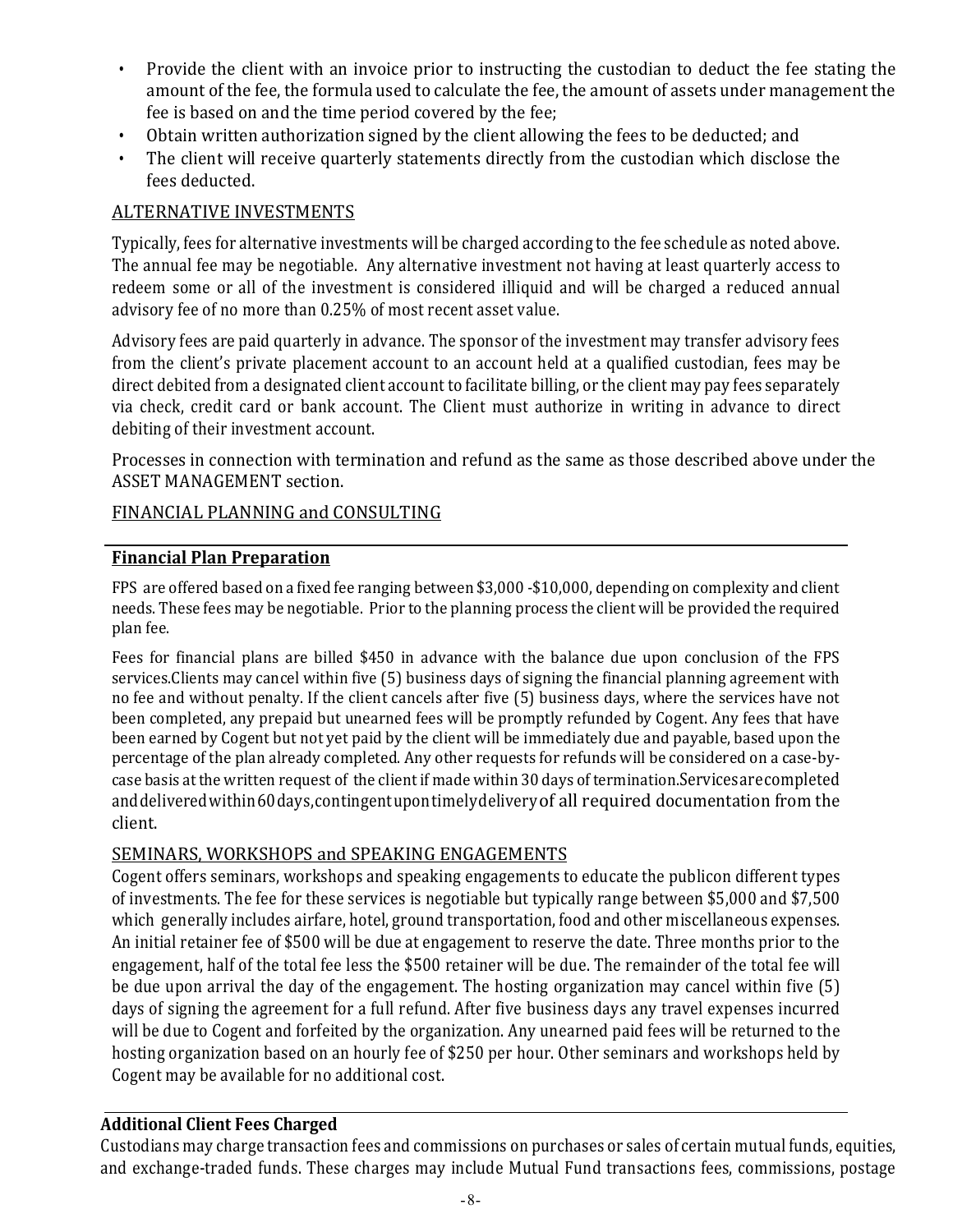and handling and miscellaneous fees (fee levied to recover costs associated with fees assessed by self-regulatory organizations). Cogent does not receive any portion of the transaction fees or commissions paid by the client to the custodian.

Cogent, in its sole discretion, may waive its minimum fee and/or charge a lesser investment advisory fee based upon certain criteria (e.g., historical relationship, type of assets, anticipated future earning capacity, anticipated future additional assets, dollar amounts of assets to be managed, related accounts, account composition, negotiations with the clients, etc.).

For more details on the brokerage practices, see Item 12 of this brochure.

#### **External Compensation for the Sale of Securities to Clients**

Cogent does not receive any external compensation for the sale of securities to Clients, nor do any of the investment advisor representatives of Cogent.

## **Item 6: Performance-Based Fees and Side-by-Side Management Sharing of Capital Gains**

Fees are not based on a share of the capital gains or capital appreciation of managed securities and therefore the firm does not engage in side-by-side management.

#### **Item 7: Types of Clients**

#### **Description**

Cogent generally provides investment advice to individuals, pension and profit sharing plans, trusts, estates, charitable organizations and small businesses

#### **Account Minimums**

Cogent requires a minimum relationship size of  $$100,000$  to open an account. Cogent reserves the right to accept accounts with lesser assets at its discretion.

# **Item 8: Methods of Analysis, Investment Strategies and Risk of Loss**

## **Methods of Analysis**

Cogent may utilize fundamental analysis, technical analysis, and cyclical analysis when managing Client's assets.

Fundamental analysis involves evaluating a stock using real data such as company revenues, earnings, return on equity, and profits margins to determine underlying value and potential growth.

Technical analysis involves evaluating securities based on past prices and volume.Cyclical analysis involves analyzing the movement of a security against the cycles of the market.

The main sources of information include financial newspapers and magazines, annual reports, prospectuses, and filings with the Securities and Exchange Commission.

In developing a financial plan for a Client, Cogent's analysis may include cash flow analysis, investment planning, risk management, tax planning, retirement planning, college funding planning and estate planning, among other things. Based on the information gathered, a detailed strategy is tailored to the client's specific situation.

Risks associated with the above-stated methods of analysis may include, but are not limited to,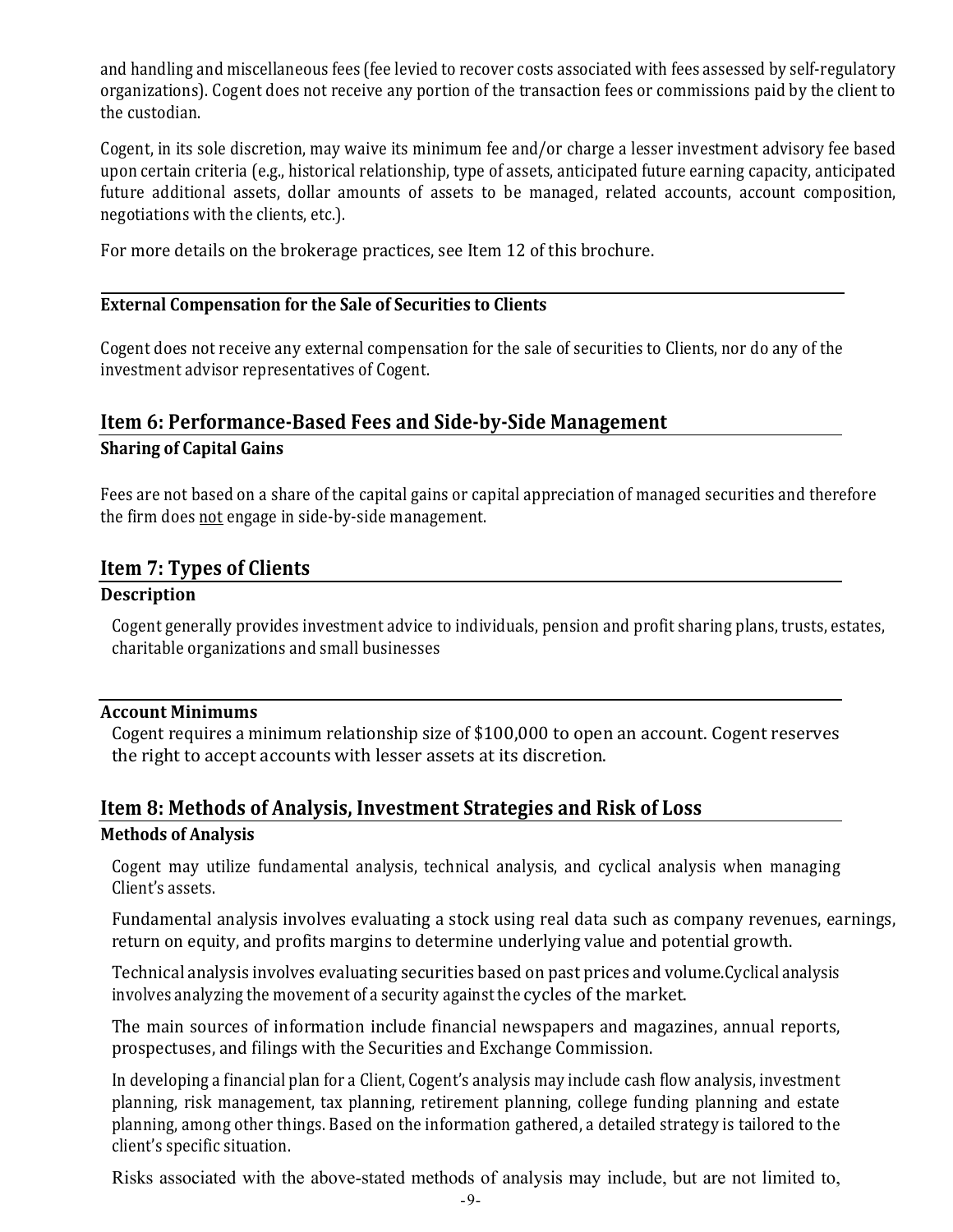reliance on incorrect information, failure of an investment to perform as expected, unexpected changes to an investment's fundamentals, and fraud on the part of a person or entity associated with the investment. Any of the preceding my cause loss, including full loss of principal.

#### **Investment Strategy**

The investment strategy for a specific client is based upon the objectives stated by the client during consultations. The client may change these objectives at any time. Each client executes an Investment Policy Statement that documents his or her objectives and his or her desired investment strategy.

#### **Security Specific Material Risks**

Investing in securities involves risk of loss that Clients should be prepared to bear. Those risks include, but are not limited to:

- *Interest-rate Risk:* Fluctuations in interest rates may cause investment prices to fluctuate. For example, when interest rates rise, yields on existing bonds become less attractive, causingtheirmarketvaluestodecline.
- *Market Risk:* The price of a security, bond, or mutual fund may drop in reaction to tangible and intangible events and conditions. This type of risk is caused by external factors independent of a security's particular underlying circumstances. For example, political, economic and social conditions may trigger market events.
- *Inflation Risk:* When any type of inflation is present, a dollar today will buy more than a dollar next year, because purchasing power is eroding at the rate of inflation.
- *Currency Risk:* Overseas investments are subject to fluctuations in the value of the dollar against the currency of the investment's originating country. This is also referred to as exchange rate risk.
- Reinvestment Risk: This is the risk that future proceeds from investments may have to be reinvested at a potentially lower rate of return (i.e. interest rate). This primarily relates to fixed income securities.
- *Business Risk:* These risks are associated with a particular industry or a particular company within an industry. For example, oil-drilling companies depend on finding oil and then refining it, a lengthy process, before they can generate a profit. They generally carry a higher risk of profitability than an electric company which generates its income from a steady stream of customers who buy electricity no matter what the economic environment is like.
- Liquidity Risk: Liquidity is the ability to readily convert an investment into cash. Generally, assets are more liquid if many traders are interested in a standardized product. For example, Treasury Bills are highly liquid, while real estate properties are not.
- Financial Risk: Excessive borrowing to finance a business' operations increases the risk of profitability, because the company must meet the terms of its obligations in good times and bad. During periods of financial stress, the inability to meet loan obligations may result in bankruptcy and/or a declining market value.
- Real Estate Investment Trusts ("REIT") Risk: Tothe extent that a client invests in REITs, it is subject to risks generally associated with investing in real estate, such as (i) possible declines in the value of real estate, (ii) adverse general and local economic conditions, (iii) possible lack of availability of mortgage funds, (iv) changes in interest rates, and (v) environmental problems. In addition, REITs are subject to certain other risks related specifically to their structure and focus such as: dependency upon management skills; limited diversification; the risks of locating and managing financing for projects; heavy cash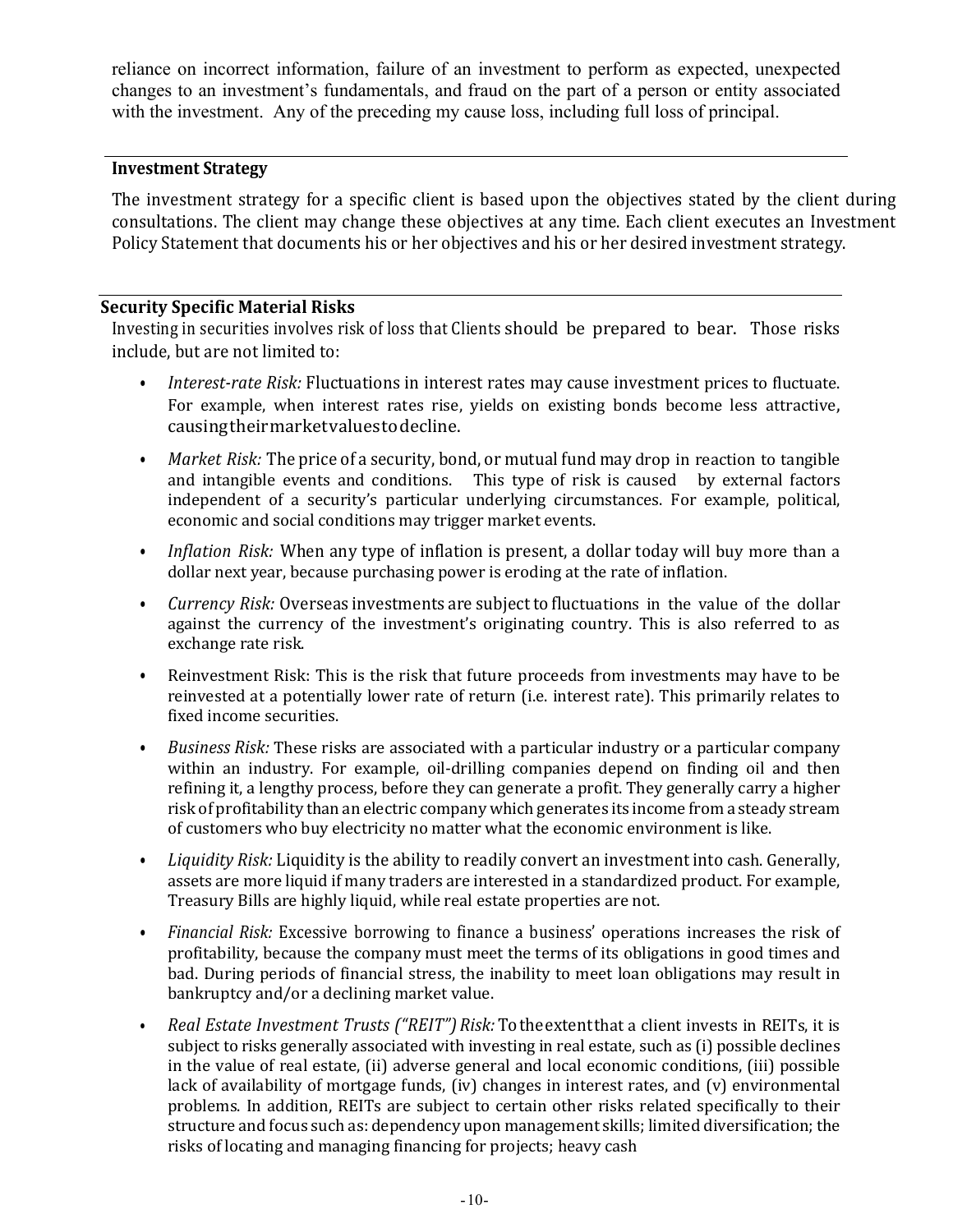flow dependency; possible default by borrowers; the costs and potential losses of selfliquidation of one or more holdings; the possibility of failing to maintain exemptions from securities registration; and, in many cases, relatively small market capitalization, which may result in less market liquidity and greater price volatility.

- *Trading risk*: Investing involves risk, including possible loss of principal. There is no assurance that the investment objective of any fund or investment will be achieved.
- *Hedge Funds Risk:* The risks involved with hedge funds are that they may invest in unregistered investments that are not subject to the SEC's registration and disclosure requirements. They may have risky investment strategies, which may include speculative investment and trading strategies. Both unregistered and registered hedge funds are illiquid investments and are subject to restrictions on transferability and resale. The tax structure of investments in hedge funds may be complex.
- *Private Equity/Placement* Risk: Because offerings are exempt from registration requirements, no regulator has reviewed the offerings to make sure the risks associated with the investment and all material facts about the entity raising money are adequately disclosed. Securities offered through private placements are generally illiquid, meaning there are limited opportunities to resell the security. Risk of the underlying investment may be significantly higher than publicly traded investments.
- *Hedged Equity Strategies*: Hedging is a risk management strategy to offset losses by taking an opposite position in a related asset. The reduction in risk provided by hedging also typically results in a reduction in protentional profits.

## **Item 9: DisciplinaryInformation**

#### **Criminal or Civil Actions**

The firm and its management have not been involved in any criminal or civil action, administrative or legal disciplinary event.

#### **Administrative Enforcement Proceedings**

The firm and its management have not been involved in administrative enforcement proceedings.

## **Self- Regulatory Organization Enforcement Proceedings**

The firm and its management have not been involved in legal or disciplinary events that are material to a Client's or prospective Client's evaluation of Cogent or the integrity of its management.

## **Item 10: Other Financial Industry Activities and Affiliations**

#### **Broker-Dealer or RepresentativeRegistration**

Neither Cogent nor its Representatives are either a broker-dealer or registered representatives of a broker-dealer.

### **Futures or CommodityRegistration**

Neither Cogent nor its employees are registered or has an application pending to register as a futures commission merchant, commodity pool operator, or a commodity trading advisor.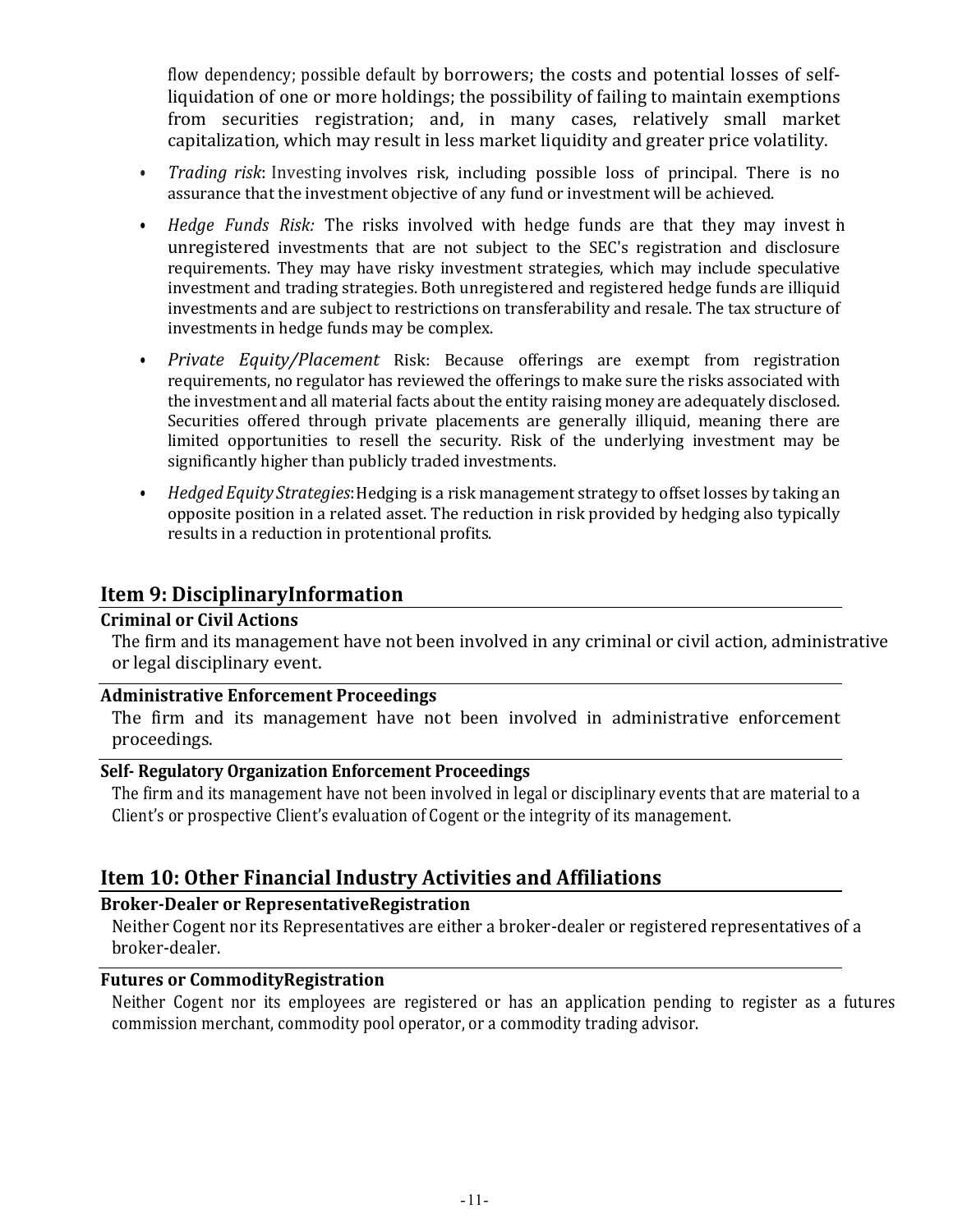**Material Relationships Maintained by thisAdvisoryBusiness and Conflicts of Interest** There are no material relationships maintained by Cogent that present a conflict of interest to its clients.

**Recommendations or Selections of Other Investment Advisors and Conflicts of Interest** Cogent does not utilize the services of third-party money managers to manage client accounts.

## **Item 11: Code of Ethics, Participation or Interestin Client Transactions and Personal Trading**

#### **Code of Ethics Description**

The employees of Cogent have committed to a code of ethics ("Code") pursuant to Rule 204A—1 of the Investment Advisers Act of 1940. The purpose of Cogent's Code is to set forth standards of conduct expected of Cogent employees and addresses conflicts that may arise. The Code defines acceptable behavior for employees of Cogent. The Code reflects Cogent and its supervised persons' responsibility to act in the best interest of theclient.

The Code contemplates employee purchase or sale of securities for employees' personal accounts and how to mitigate any conflict of interest with clients. Cogent prohibits employee use of non-public material information for personal profit use of internal research for personal benefit in conflict with the benefit to a client.

Cogent's policy prohibits any person from acting upon or otherwise misusing non-public or inside information. No advisory representative or other employee, officer or director of Cogent may recommend any transaction in a security or its derivative to advisory Ccients or engage in personal securities transactions for a security or its derivatives if the advisory representative possesses material, non-public information regarding the security.

Cogent's Code is based on the guiding principle that the interests of the client are top priority. Cogent's officers, directors, advisors, and other employees have a fiduciary duty to clients. The Code asserts that when a conflict arises, it is Cogent's obligation to act in the client's best interest.

The Code applies to "access" persons. "Access" persons are employees who have access toon-public information regarding any clients' purchase or sale of securities, or non-public informationregardingthe portfolioholdings of any reportable fund, who are involved imaking securities recommendations to clients, or who have access to such recommendations that arenon-public.

The firm will provide a copy of the Code to any client or prospective client upon request.

#### Investment Recommendations Involving a Material Financial Interest and Conflict of Interest

Cogent and its employees do not recommend to clients securities in which the firm or its employees have a material financial interest.

#### Advisory Firm Purchase of Same Securities Recommended to Clients and Conflicts of Interest

Cogent and its employees may buy or sell securities that are also held by clients. In order to mitigate conflicts of interest such as front running, employees are required to report all securities transactions as well as provide Cogent with copies of their brokerage statements.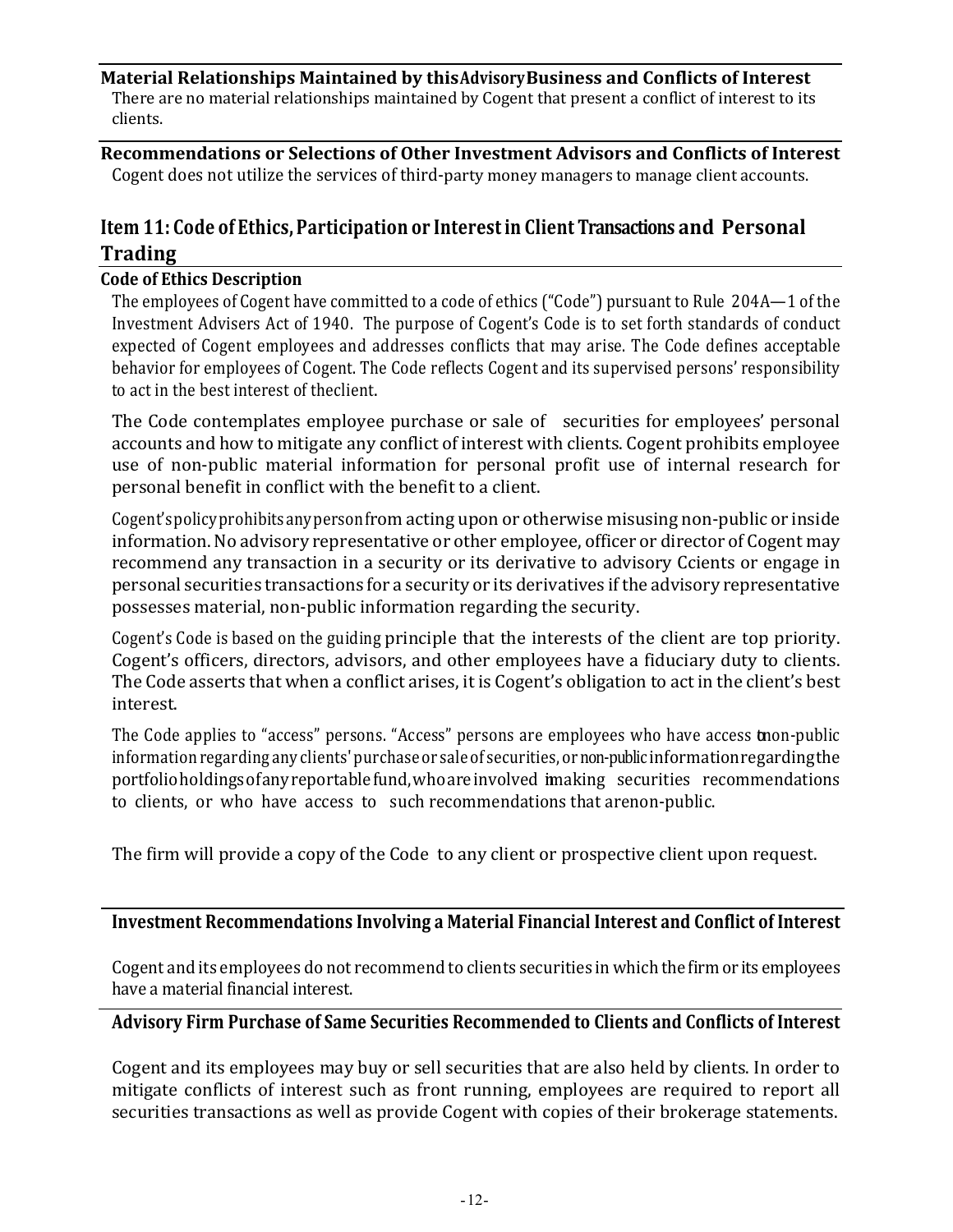Cogent's Chief Compliance Officer will review all employee trades each month, and these personal trading reviews are designed to detect and prevent any personal traditing activities that are counter to the Code.

## **Client Securities Recommendations or Trades and Concurrent Advisory Firm Securities Transactions and Conflicts of Interest**

Cogent does not maintain a firm proprietary trading account and does not have a material financial interest in any securities being recommended and therefore no conflicts exist. However, affiliated persons may buy or sell securities at the same time they buy or sell securities for clients. In order to mitigate conflicts of interest such as front running, affiliated persons are required to disclose all reportable securities transactions as well as provide Cogent with copies of their brokerage statements.

Cogent's Chief Compliance Officer will review all employee trades each month, and these personal trading reviews are designed to detect and prevent any personal traditing activities that are counter to the Code.

## **Item 12: BrokeragePractices**

#### Factors Used to Select Broker-Dealers for Client Transactions

Cogent recommends the use of a particular custodian, TD Ameritrade Institutional, a Division of TD Ameritrade, Inc. ("TD Ameritrade"), member FINRA/SIPC, but also may utilize a custodian of the client's choosing. Cogent will select appropriate brokers based on a number of factors including but not limited to their relatively low transaction fees and reporting ability.

Cogent participates in the TD Ameritrade Institutional program. TD Ameritrade is an independent, qualified custodian and is not affiliated with Cogent. TD Ameritrade offers to independent investment Advisors services which include custody of securities, trade execution, clearance and settlement of transactions. Cogent may receive some benefits from TD Ameritrade through its participation in the program.

For certain discretionary clients, Cogent recommends the use of a particular custodian, Equity Trust Company, but may also utilize a custodian of the client's choosing. Cogent has selected Equity Trust Company for what Cogent considers to be the firm's superior customer service, among other factors.

Cogent is not affiliated with Equity Trust Company. When clients choose Equity Trust Company as their custodian, client trades in certain securities, namely equities, exchange-traded funds, fixed income securities and options will be executed through ETC Brokerage Services, LLC, ("ETCB"), Equity Trust Company's affiliated broker-dealer. Trades are then routed directly to ETCB's affiliated clearing firm, Axos Clearing, LLC ("Axos"). For trades in mutual funds, Equity Trust Company utilizes Broadridge MSCS, "("Matrix"). Cogent may receive some benefits from Equity Trust Company for its busines with the firm; in exchange for recommending clients to Equity Trust Company, Cogent receives software from Equity Trust Company.

Cogent also recommends that clients establish brokerage accounts with the Schwab Advisor Services division of Charles Schwab & Co., Inc. ("Schwab"), a FINRA registered broker-dealer and SIPC member, to maintain custody of clients' assets and to effect trades for their accounts, and in cases of non-discretionary asset management, may also utilize a broker-dealer of the client's choosing. Cogent has evaluated Schwab and believes that it will provide clients with a blend of execution services, commission costs and professionalism that will assist Cogent in meeting its fiduciary obligations to clients.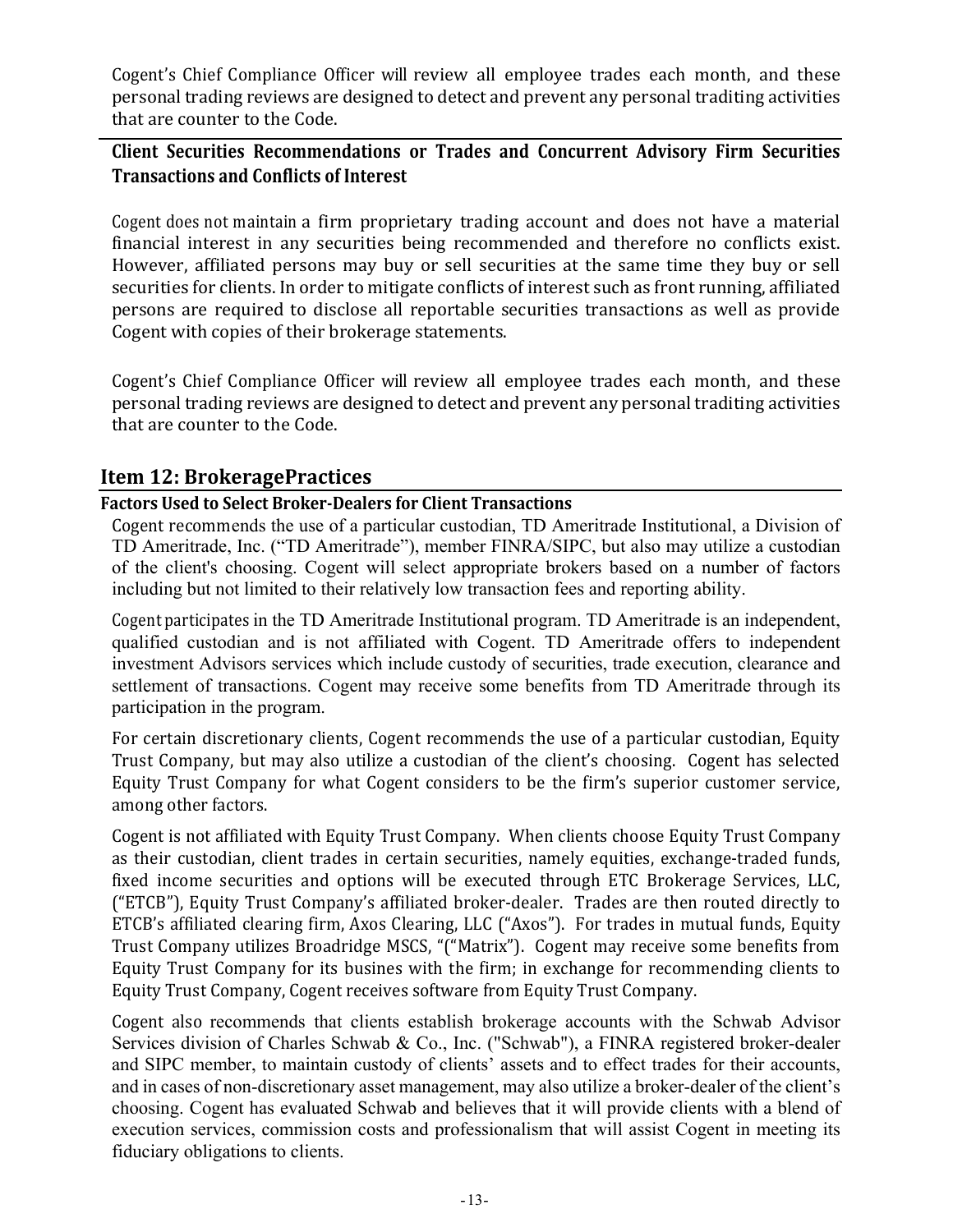Cogent is not affiliated with Schwab. Schwab provides Cogent with access to its institutional trading and custody services, which are typically not available to Schwab retail investors. These services generally are available to independent investment advisers on an unsolicited basis, at no charge to them so long as a total of at least \$10 million of the adviser's clients' assets are maintained in accounts at Schwab. These services are not contingent upon Cogent committing to Schwab any specific amount of business (assets in custody or trading commissions). Schwab's brokerage services include the execution of securities transactions, custody, research, and access to mutual funds and other investments that are otherwise generally available only to institutional investors or would require a significantly higher minimum initial investment.

For client accounts maintained in its custody, Schwab generally does not charge separately for custody services but is compensated by account holders through commissions and other transaction-related or asset-based fees for securities trades that are executed through Schwab or that settle into Schwab accounts.

Schwab also makes available to Cogent other products and services that benefit Cogent but may not directly benefit client accounts.

Schwab's products and services that assist Cogent in managing and administering client accounts include software and other technology that:

- provide access to client account data (such as trade confirmations and account statements);
- facilitate trade execution and allocate aggregated trade orders for multiple client accounts;
- provide research, pricing and other market data;
- facilitate payment of Cogent's fees from clients' accounts; and
- assist with back-office functions, recordkeeping and client reporting.

CharlesSchwab&Co.alsooffersotherservicesintended to helpusmanage and further develop our business enterprise. These services may include:

- compliance, legal and business consulting;
- publicationsandconferencesonpracticemanagementandbusinesssuccession;and
- access to employee benefits providers, human capital consultants and insurance providers.

Schwab may make available, arrange and/or pay third-party vendors for the types of services rendered to Cogent. Schwab may discount or waive fees it would otherwise charge for some of these services or pay all or a part of the fees of a third-party providing these services to Cogent. Schwab may also provide other benefits such as educational events or occasional business entertainment. In evaluating whether to recommend or require that clients custody their assets at Schwab, Cogent may take into account the availability of some of the foregoing products and services and other arrangements as part of the total mix of factors it considers and not solely on the nature, cost or quality of custody and brokerage services provided by Schwab, which may create a potential conflict of interest.

Cogent reserves the right to decline acceptance of any client account for which the client directs the use of a broker other than Schwab if it believe sthat this choice would hinder Cogent's fiduciary duty to the client and/or Cogent's ability to service the account. In directing the use of Schwab (or any other broker), it should be understood that Cogent will not have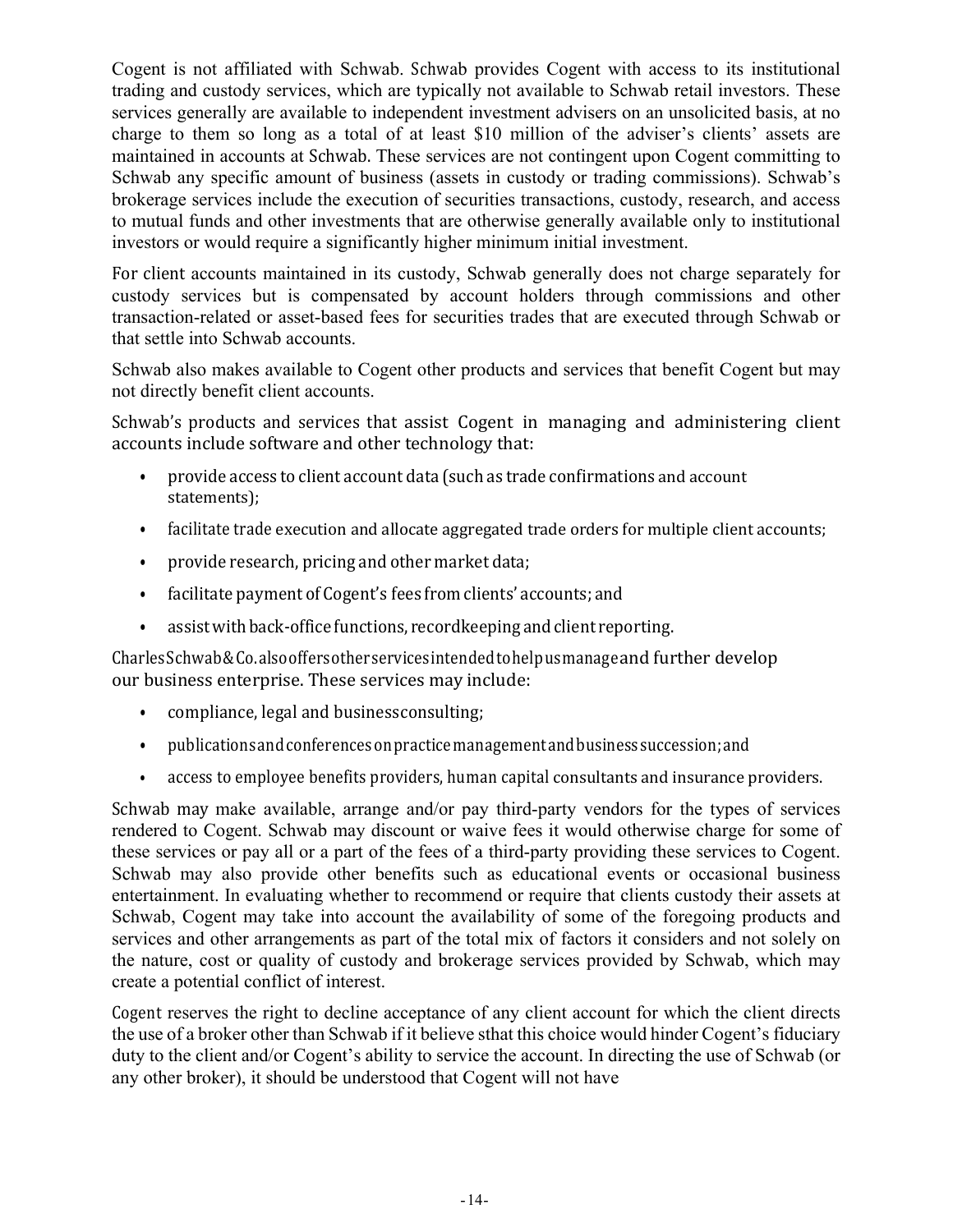authority to negotiate commissions or to necessarily obtain volume discounts, and best execution may not be achieved. In addition, a disparity in commission charges may exist between the commissions charged to the client and those charged to other clients (who may direct the use of another broker other than Schwab). Clients should note that, while Cogent has a reasonable belief that Schwab is able to obtain best execution and competitive prices, Cogent will not independently seek best execution price capability through other brokers.

Cogent also recommends that clients establish custodial/brokerage accounts with Equity Trust Company.

#### **Best Execution**

Investment advisors who manage or supervise client portfolios on a discretionary basis have a fiduciary obligation of best execution. The determination of what may constitute best execution and price in the execution of a securities transaction by a broker involves several considerations and is subjective. Factors affecting brokerage selection include the overall direct net economic result to the portfolios, the efficiency with which the transaction is affected, the ability to effect the transaction where a large block is involved, the operational facilities of the broker-dealer, the value of an ongoing relationship with such broker and the financial strength and stability of the broker.

#### **Soft Dollar Arrangements**

The SEC defines soft dollar practices as arrangement under which products or services other than execution services are obtained by Cogent from or through a broker-dealer in exchange for directing client transactions to the broker-dealer. As permitted by Section 28(e) of the Securities Exchange Act of 1934 and as described above, Cogent receives economic benefits as a result of commissions generated from securities transactions by the broker-dealer from the accounts of Cogent.

When Cogent uses client commissions to obtain research or other products or services, Cogent receives an economic benefit because it does not have to pay for the research or other products or services. Cogent may have an incentive to select or recommend a broker-dealer based on its interest in receiving the research or other products or services, rather than on its clients' interest in receiving most favorable execution. Many of these products and services may be used to service all or some substantial number of client accounts, including accounts not maintained at Equity Trust Company or Schwab. The products and services described above were acquired by client brokerage commissions within the last fiscal year, and the procedures used to direct client transactions to a particular broker-dealer in return for soft-dollar benefits as described above were used within the last fiscal year.

#### **Brokerage for Client Referrals**

Cogent does not receive client referrals from any custodian or broker-dealer in exchange for brokerage services.

#### **Directed Brokerage**

Cogent recommends directing brokerage to a particular broker-dealer as described above. Not all advisers require their clients to direct brokerage. By directing brokerage Cogent may be unable to obtain most favorable execution and this practice may cost clients more money.

In circumstances where a client directs Cogent to use a certain broker-dealer, Cogent still has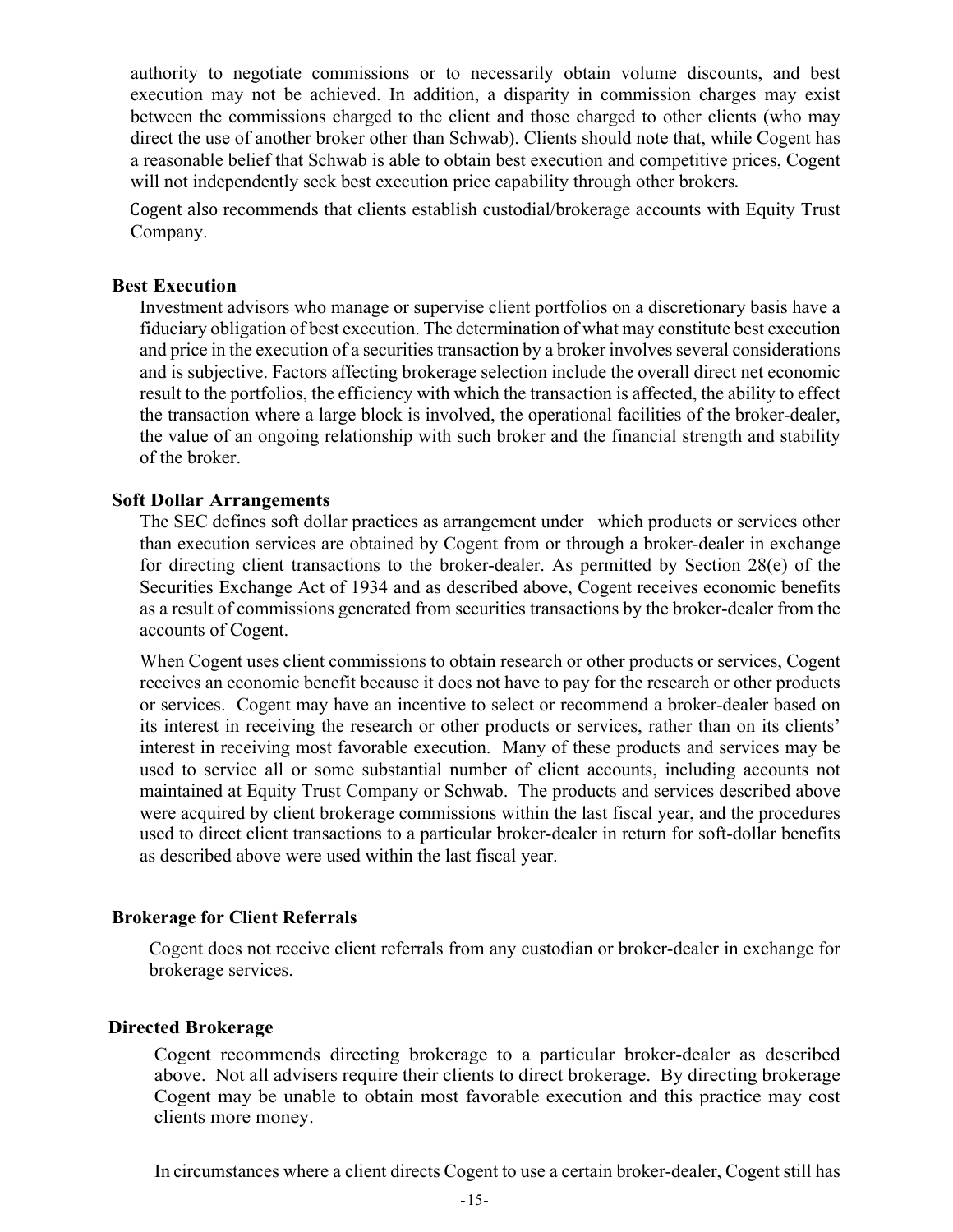a fiduciary duty to its clients. The following may apply with directed brokerage: Cogent's inability to negotiate commissions, to obtain volume discounts, there may be a disparity in commission charges among clients, and conflicts of interest arising from brokerage firm referrals.

#### **Aggregating Securities Transactions for Client Accounts**

Cogent may aggregate purchases and sales and other transactions made for the account with purchases and sales and transactions in the same securities for other clients of Cogent. All clients participating in the aggregated order shall receive an average share price with a flat transaction cost for each participating client or all transaction costs shared on a pro-rated basis, if any.

#### **Item 13: Review ofAccounts**

#### **Schedule for Periodic Review of Client Accounts or Financial Plans and Advisory Persons Involved**

For investment management clients, account reviews are performed at least annually by Investment Advisor Representatives of Cogent. Account reviews are performed more frequently based on relationship size, client needs or when market conditions dictate. One- time financial plans are considered complete upon delivery of the plan. Any further review for one -time financial plans are done only upon request of the client and will require execution of a new agreement.

## **Review of Client Accounts on Non-Periodic Basis**

Other conditions that may trigger a review of Clients' accounts are changes in the tax laws, new investmentinformation, andchanges ina client'sownsituation.

#### **Content of Client Provided Reports and Frequency**

Cogent provides a monthly report via the client portal. Clients are urged to compare the statements received from the custodian to the reports provided by Cogent and report any discrepancies.

#### **Item 14: Client Referrals and Other Compensation**

#### **Economic Benefits Provided to the Advisory Firm from External Sources and Conflicts of Interest**

As disclosed under Item 12 above, Cogent participates in TD Ameritrade's Institutional customer program and Cogent may recommend TD Ameritrade to clients for custody and brokerage services. There is no direct link between Cogent's participation in the program and the investment advice it gives to its clients, although Cogent receives economic benefits through its participation in the program that are typically not available to TD Ameritrade retail investors. These benefits include the following products and services (provided without cost or at a discount): receipt of duplicate client statements and confirmations; research related products and tools; consulting services; access to a trading desk serving Cogent's participants; access to block trading (which provides the ability to aggregate securities transactions for execution and then allocate the appropriate shares to client accounts); the ability to have advisory fees deducted directly from Ccient accounts; access to an electronic communications network for client order entry and account information; access to mutual funds with no transaction fees and to certain institutional money managers; and discounts on compliance, marketing, research, technology, and practice management products or services provided to Cogent by third party vendors.

TD Ameritrade may also have paid for business consulting and professional services received by Cogent's related persons. Some of the products and services made available by TD Ameritrade through the program may benefit Cogent but may not benefit its client accounts. These products or services may assist Cogent in managing and administering client accounts,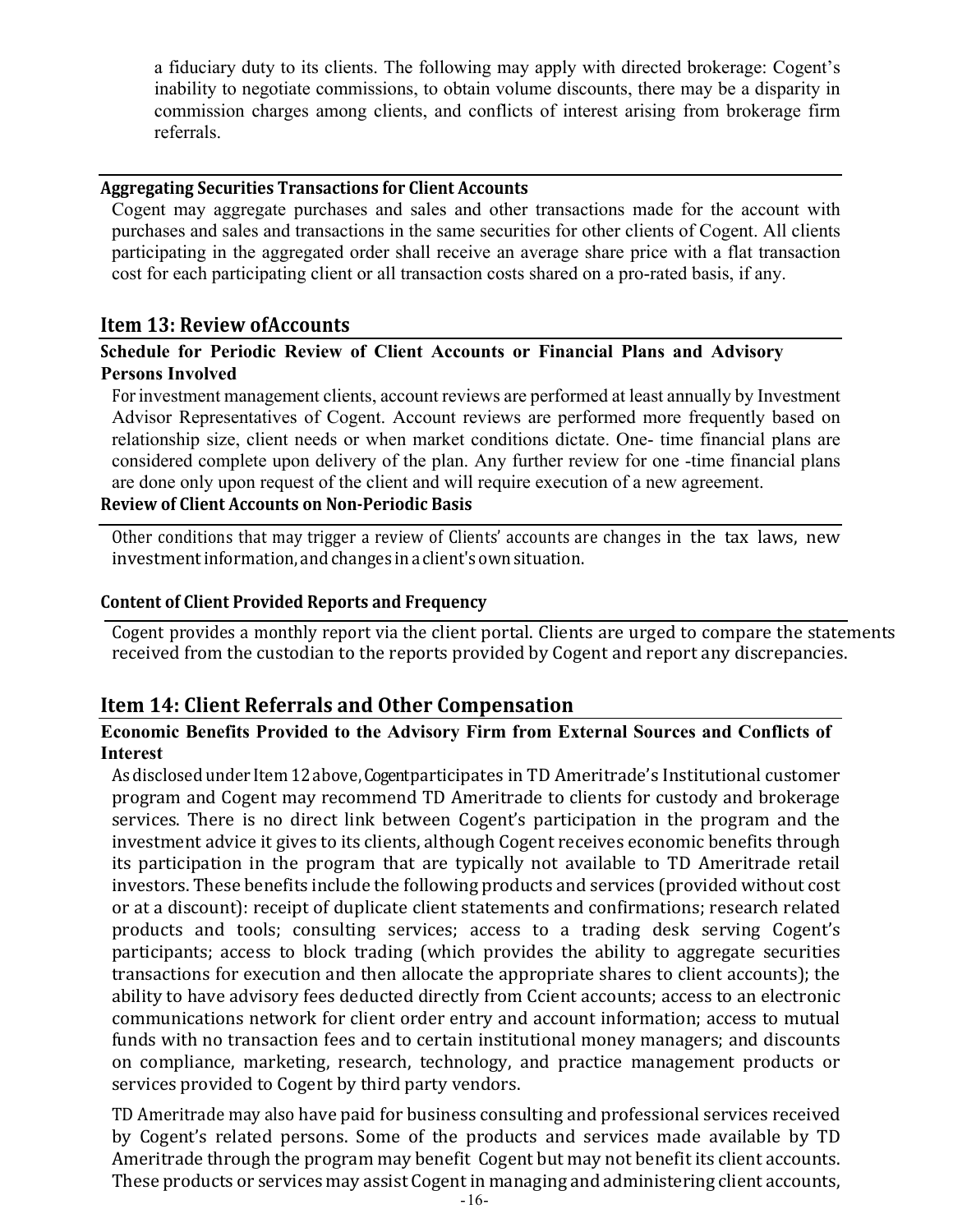including accounts not maintained at TD Ameritrade. Other services made available by TD Ameritrade are intended to help Cogent manage and further develop its business enterprise. The benefits received by Cogent or its personnel through participation in the program do not depend on the amount of brokerage transactions directed to TD Ameritrade. As part of its fiduciary duties to clients, Cogent endeavors at all times to put the interests of its clients first. Clients should be aware, however, that the receipt of economic benefits by Cogent or its related persons in and of itself creates a conflict of interest and may indirectly influence Cogent's choice of TD Ameritrade for custody and brokerage services.

Also, as disclosed under Item 12 above, Cogent receives an economic benefit from Equity Trust Company in the form of the software that Equity Trust Company makes available to Cogent for maintaining client accounts at Equity Trust Company. There is no direct between Cogent's relationship with Equity Trust Company and the investment advice it gives to its clients, although Cogent receives a economic benefit in the form of software availability. This software made available by Equity Trust Company may assist Cogent in managing or administering client accounts, including accounts not maintained at Equity Trust Company. The benefits received by Cogent or its personnel through its relationship to Equity Trust Company do not depend on the amount of assets custodied at Equity Trust Company. As part of its fiduciary duty to its clients, Cogent endeavors at all times to put the interests of its clients first. Client should be aware, however, that the receipt of economic benefits by Cogent or its related persons in and of itself creates a conflict of interest and may indirectly influence Cogent's choice of Equity Trust Company for custodial services.

Also asdisclosed under Item 12 above, Cogent receives an economic benefit from Schwab in the form of the support products and services Schwab makes available to Cogent and other independent investment advisors that have their clients maintain accounts at Schwab. These products and services, how they benefit Cogent, and the related conflicts of interest are described above (see Item 12 – Brokerage Practices). The availability to Cogent of Schwab's products and services is not based on Cogent giving particular investment advice.

#### **Advisory Firm Payments for Client Referrals**

Cogent does not compensate anyone for Client referrals.

#### **Item15:Custody**

#### **Account Statements**

All assets are held at qualified custodians, which means the custodians provide account statements directly to clients at their address of record at least quarterly. Clients are urged to compare the account statements received directly from their custodians to the performance reports prepared by Cogent.

## **Item 16: InvestmentDiscretion**

## **Discretionary Authority for Trading**

If applicable, a client will authorize Cogent discretionary authority via the advisory agreement, to determine, without obtaining specific client consent, the securities to be bought or sold, and the amount of the securities to be bought or sold. If applicable, the client will authorize Cogent discretionary authority to execute selected investment program transactions as stated within the Investment Advisory Agreement.

Cogent allows clients to place certain restrictions on this discretion as outlined in the client's Investment Policy Statement or similar document. Such restrictions may include, but are not limited to, only allowing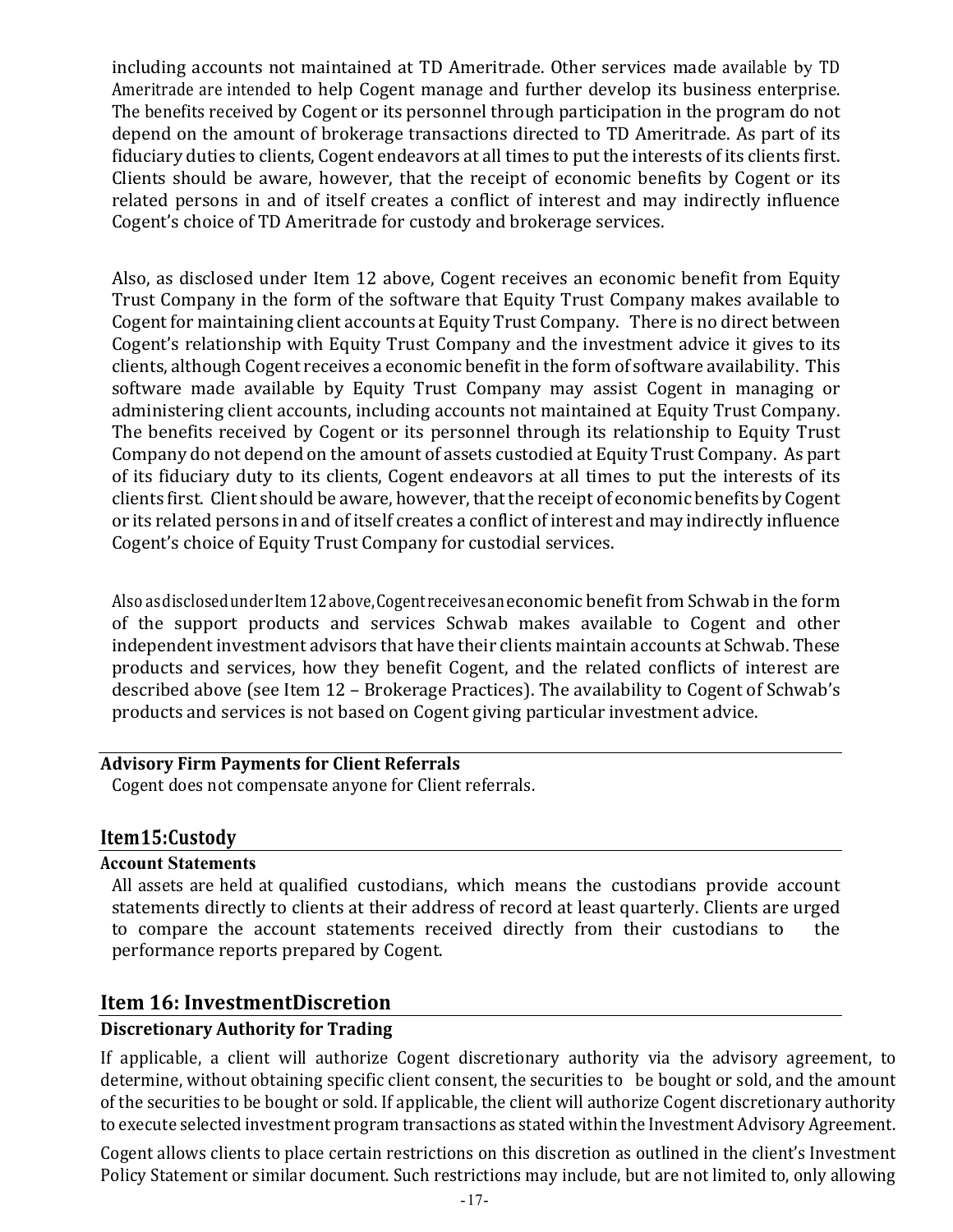## **Item 17: Voting Client Securities**

#### **Proxy Votes**

Cogent does not vote proxies on securities. Clients are expected to vote their own proxies. The client will receive their proxies directly from the custodian of their account or from a transfer agent. When assistance on voting proxies is requested, Cogent will answer questions from the client. If a conflict of interest exists, it will be disclosed to the client.

## **Item 18: FinancialInformation**

#### **Balance Sheet**

Cogent is not required to provide a balance sheet as Cogent does not require prepayment of fees of more than \$500 per client six months or more in advance.

#### **Financial Conditions Reasonably Likely to Impair Advisory Firm's Ability to Meet Commitments to Clients**

Cogent has no condition that is reasonably likely to impair its ability to meet contractual commitments to its clients.

## **Bankruptcy Petitions during the Past Ten Years**

Cogent has not been the subject of a bankruptcy proceeding at any point during the last ten years.

## **Item 19: Requirements for State Registered Advisors**

#### **Principal Executive Officers and Management Persons**

Theeducationandbusinessbackground for all management and supervised persons can be found in the Part 2B of this brochure.

#### **Outside Business Activities**

The outside business activities for all management and supervised persons can be found in the Part 2B of this brochure.

#### **Performance Based Fee Description**

Neither Cogent nor its management receive performance based fees. Please see Item 6 of the ADV 2A for more information.

Disclosure of Material Facts Related to Arbitration or Disciplinary Actions Involving Management Persons Cogent has no material facts related to arbitration or disciplinary actions involving managements persons to report.

#### **Material Relationship Maintained by this Advisory Business or Management persons with Issuers of Securities**

Cogent nor its management persons have any material relationships with issuers of securities.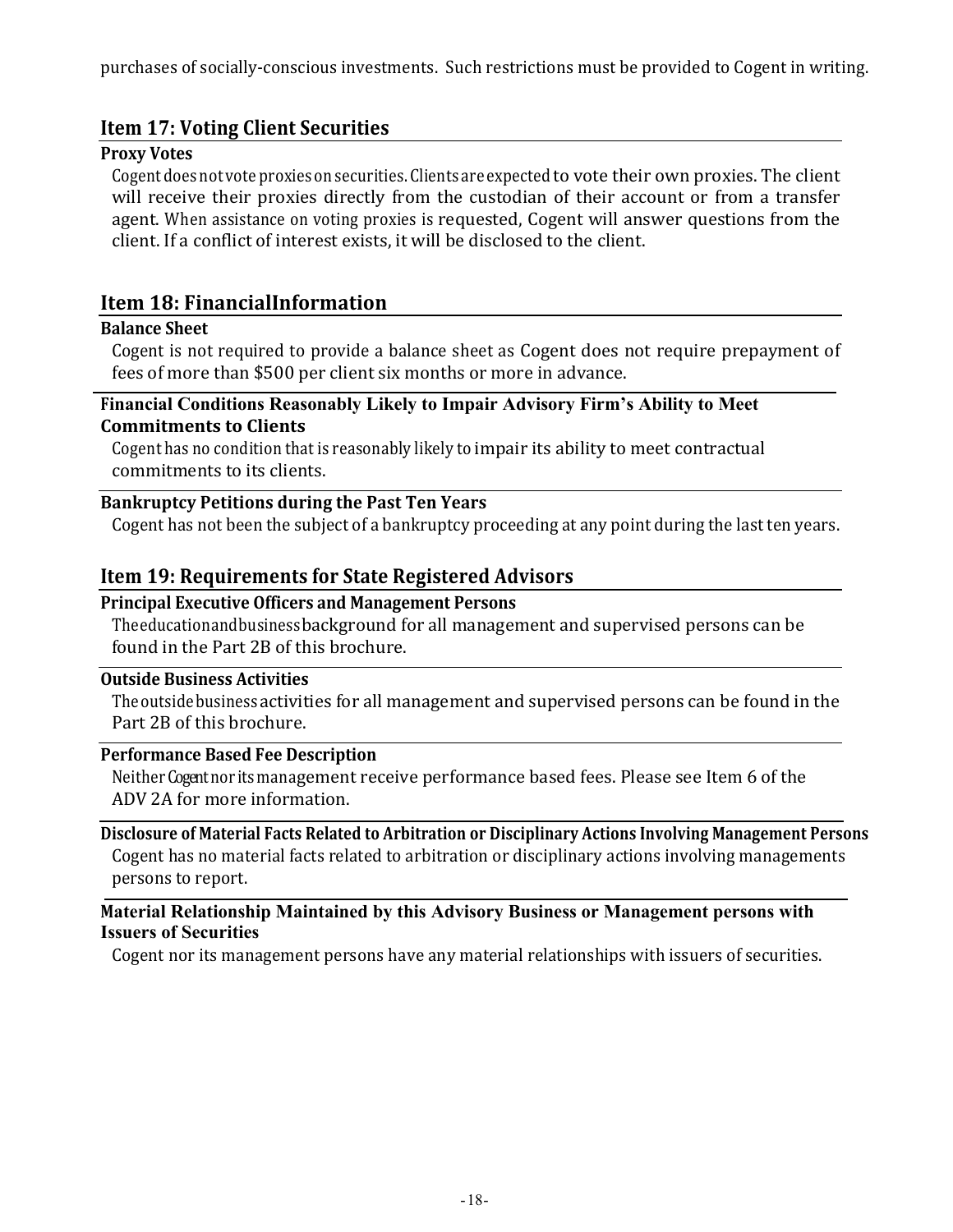| <b>ITEM 1 COVER LETTER</b>                                                                                                                                                                                                                                                                                                                                                                                                                                                                                                                          |                                                                                                                                                                                                                                                      |
|-----------------------------------------------------------------------------------------------------------------------------------------------------------------------------------------------------------------------------------------------------------------------------------------------------------------------------------------------------------------------------------------------------------------------------------------------------------------------------------------------------------------------------------------------------|------------------------------------------------------------------------------------------------------------------------------------------------------------------------------------------------------------------------------------------------------|
| <b>SUPERVISED PERSON BROCHURE</b><br>FORM ADV PART2B                                                                                                                                                                                                                                                                                                                                                                                                                                                                                                |                                                                                                                                                                                                                                                      |
| Deborah W. Ellis, CFP®, CRPC®, MBA                                                                                                                                                                                                                                                                                                                                                                                                                                                                                                                  |                                                                                                                                                                                                                                                      |
| INDEPENDENT ADVISORS, INC.                                                                                                                                                                                                                                                                                                                                                                                                                                                                                                                          | PHONE:<br>$(805) 585 - 5424$<br>FAX:<br>$(805) 456 - 7700$<br>EMAIL:<br>dellis@cogentadvisors.com<br>Web:<br>CogentIndependent.com<br>CogentAdvisors.com<br>Conejo Valley Office:<br>2625 Townsgate Road, Suite<br>330<br>Westlake Village, CA 91361 |
| This brochure supplement provides information about Deborah Ellis and supplements the Cogent Independent Advisors,<br>Inc. dba Cogent Private Wealth ("Cogent")'sbrochure. Youshouldhavereceivedacopyofthatbrochure. Please<br>contact Deborah Ellis if you did not receive Cogent's brochure or if you have any questions about the contents of<br>this supplement.<br>Additional information about Deborah Ellis (CRD#3203427) is available on the United States Securities and<br>Exchange Commission ("SEC")'s website www.adviserinfo.sec.gov. | March 7,2022                                                                                                                                                                                                                                         |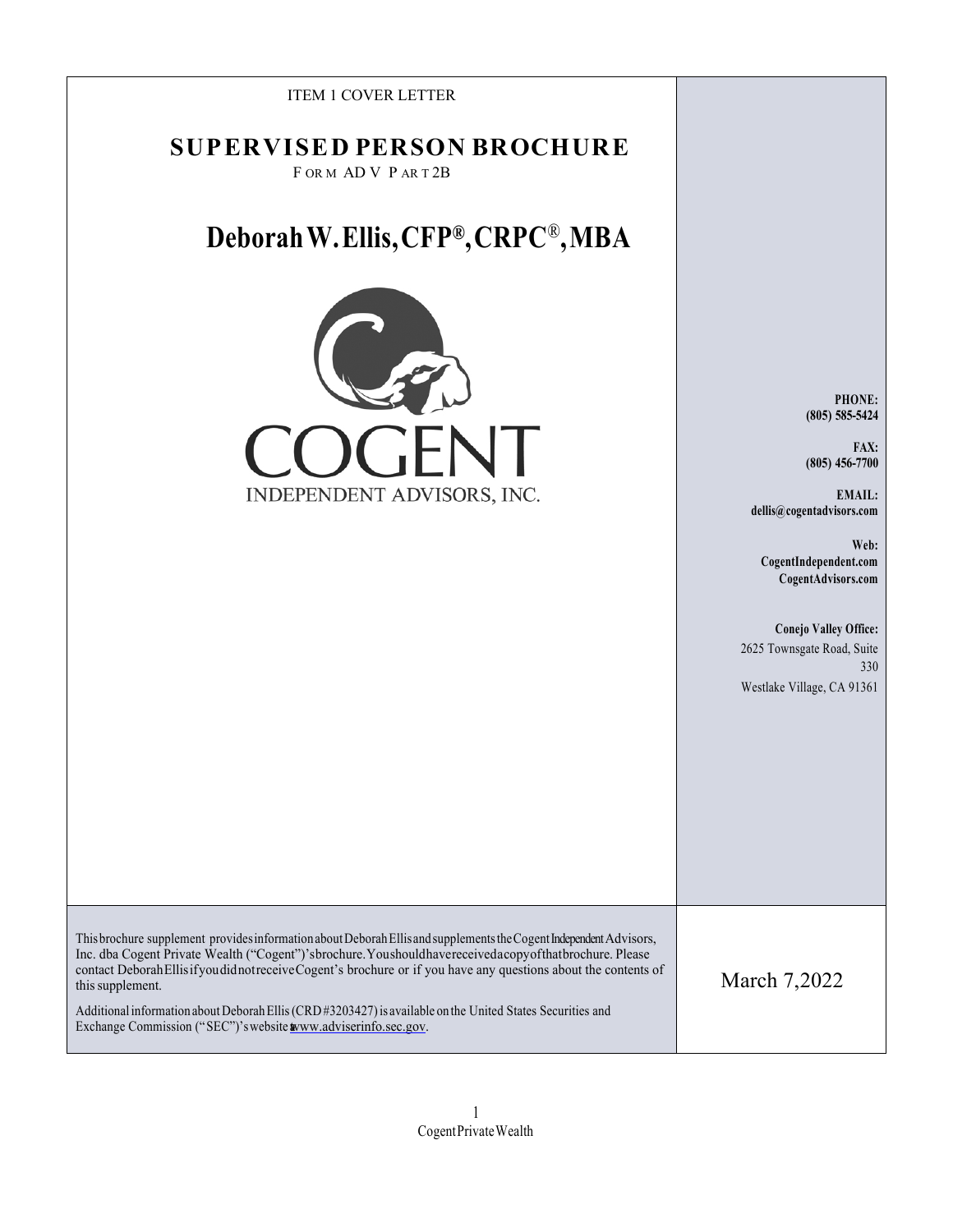## **Brochure Supplement (Part 2B of Form ADV)**

## **Supervised Person Brochure**

## **Deborah W. Ellis, CFP®, CRPC®,MBA**

• Year of birth: 1951

## **Item 2 Educational Background and Business Experience**

Educational Background:

- PepperdineUniversity;Master'sDegreeinBusinessAdministration;2002
- University of California, Los Angeles, CA; Bachelor of Arts Degree in Art and Photography; 1973

Business Experience:

- Cogent; Investment Advisor Representative; 05/2012 Present
- Zeiders Enterprises, Inc.("Zeiders"); Financial Consultant; 06/2014 Present

## **Professional Designations**

The CERTIFIED FINANCIAL PLANNER™, CFP® and federally registered CFP (with flame design) marks (collectively, the "CFP® marks") are professional certification marks granted in  $\mathbb{L}$ Inited Statesby Certified FinancialPlannerBoardofStandards,Inc.("CFPBoard").

To attain the right to use the CFP® marks, an individual must satisfactorily fulfill the following requirements:

- Education Complete an advanced college-level course of study addressing  $\mathbf{t}$  inancialplanning subject areas that CFP Board's studies have determined as necessary for the competent and professional delivery offinancial planning services, and attainaBachelor's Degree from a regionally accredited United States college or university (oits equivalent from a foreign university);
- Examination Pass the comprehensive CFP® Certification Examination;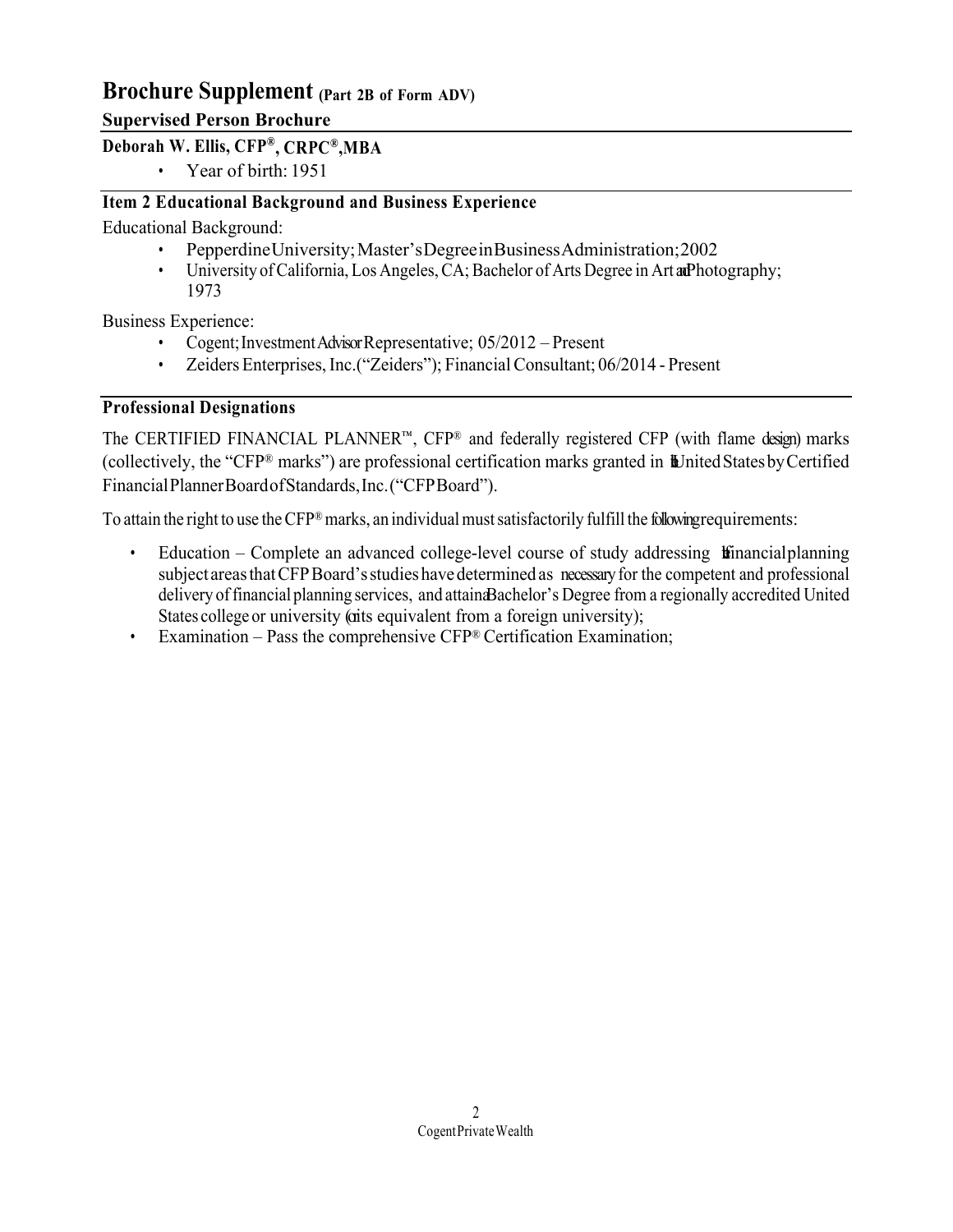- Experience Complete at least three years of full-time financial planning-related experience(orthe equivalent,measuredas2,000hoursperyear);and
- Ethics Agree to be bound by CFP Board's Standards of Professional Conduct, a set documents outliningtheethicalandpracticestandardsforCFP®professionals.

Individuals who become certified must complete the following ongoing education and chics requirements in order to maintain the right to continue to use the  $CFP^{\otimes}$  marks:

- Continuing Education Complete 30 hours of continuing education hours everytwo ears;
- Ethics Renew an agreement to be bound by the Standards of Professional Conduct;
- CFP<sup>®</sup> professionals who fail to comply with the above standards and requirements may be subject to CFP Board's enforcement process, which could result in suspension **p**ermanent revocation of their CFP<sup>®</sup> certification.

Chartered Retirement Planning Counselor<sup>SM</sup> (CRPC®): Chartered Retirement Paring Counselor is a designation granted by theCollege forFinancial Planning. CRPC® certification requirements:

- Successfully complete the program;
- Pass the final exam;
- Comply with the Code of Ethics:
- Complete 16 hours of continuing education;
- Reaffirm to abide by the Standards of Professional Conduct; and
- Pay a biennial renewal fee.

## **Item 3 DisciplinaryInformation**

None to report.

;

#### **Item 4 Other Business Activities**

Deborah Ellis works as financial consultant for Zeiders. Through Zeiders, she consults with active duty military personnelandtheirfamiliesregardingfinancial matters.Deborahreceiveshourlycompensationforthisservice aswell as reimbursement of ravel expenses as necessary. She does not offer invest products or financial plans through Zeiders.DeborahworksforZeiderslessthan10hourspermonth,onaverage.

#### **Item 5 Performance Based Fee Description**

Deborah Ellis does not receive any additional compensation for providing advisory services.

#### **Item 6 Supervision**

Deborah Ellis is supervised by Kristopher Schnell, Chief Compliance Officer. He reviews Deborah's work through frequent office interactions, as well as remote interactions.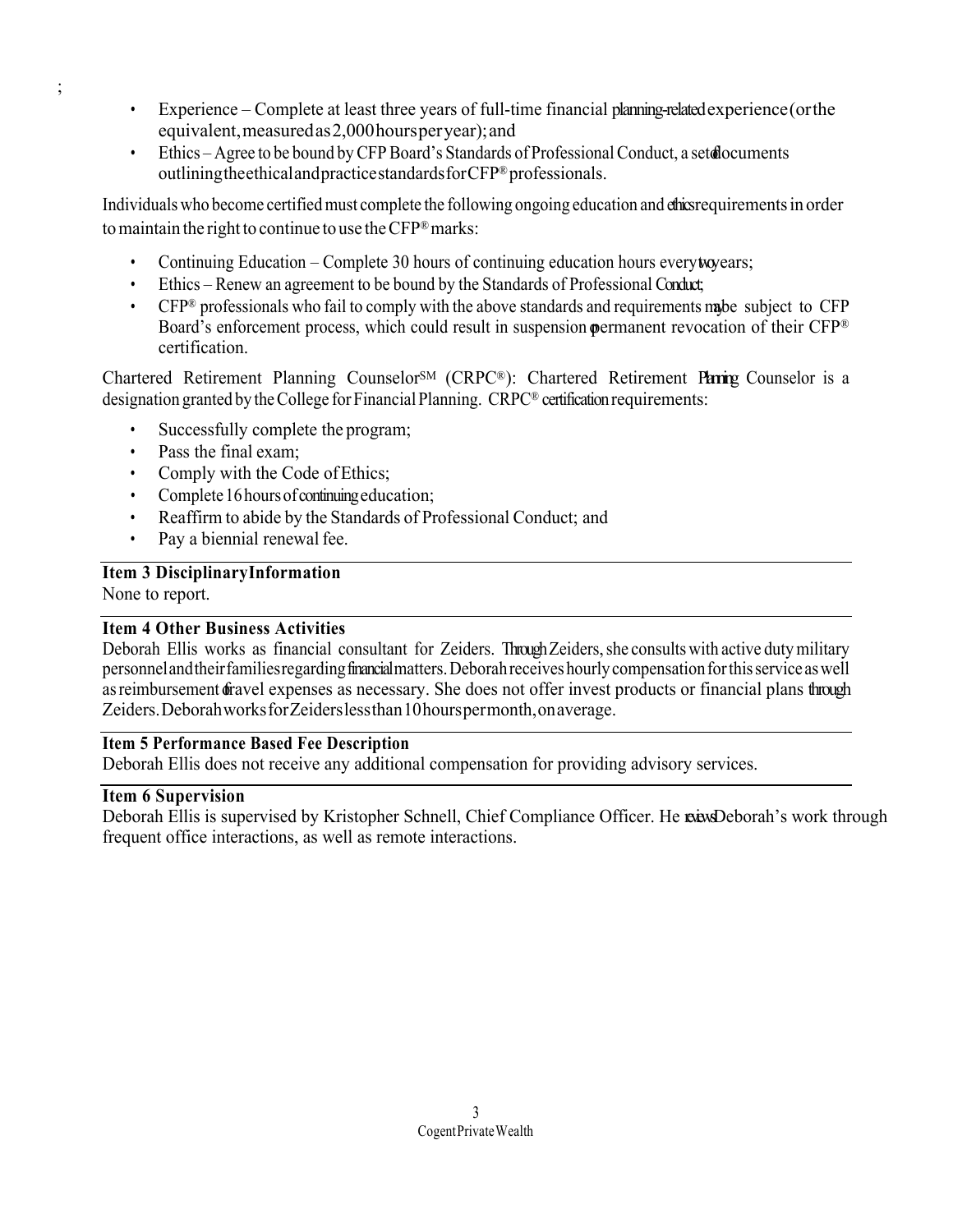Kristopher Schnell's contact information: Phone: 805-585-5424, or by email at: kschnell@cogentadvisors.com

## **Item 7 Requirements for State-Registered Advisors**

Arbitration Claims: None

Self-Regulatory Organization or Administrative Proceeding: None Bankruptcy Petition: None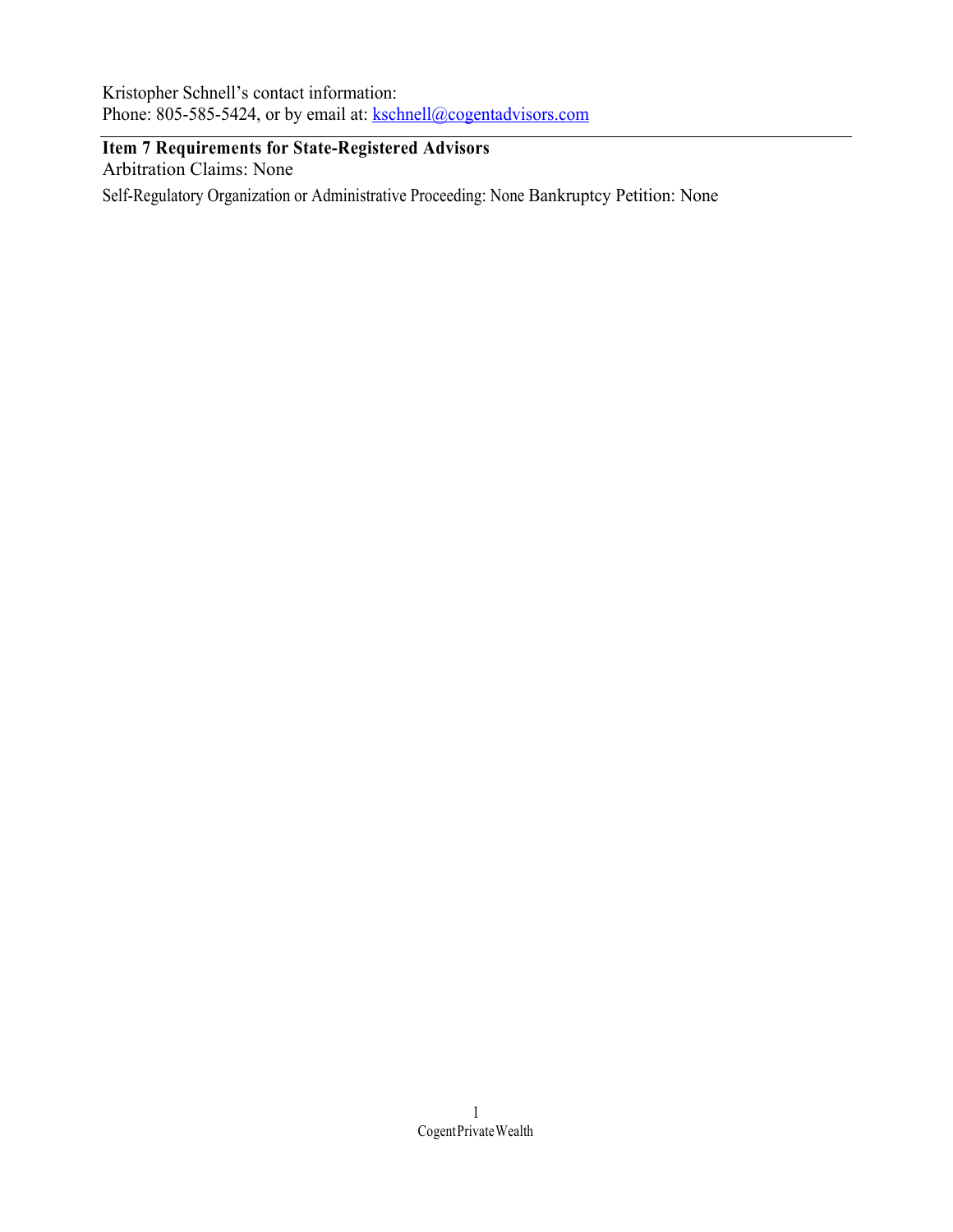| <b>ITEM 1 COVER LETTER</b><br><b>SUPERVISED PERSON BROCHURE</b>                                                                                                                                                                                                                                                                                                |                                                                                                 |
|----------------------------------------------------------------------------------------------------------------------------------------------------------------------------------------------------------------------------------------------------------------------------------------------------------------------------------------------------------------|-------------------------------------------------------------------------------------------------|
| FORM ADV PART2B                                                                                                                                                                                                                                                                                                                                                |                                                                                                 |
| <b>Bill C. Fried</b>                                                                                                                                                                                                                                                                                                                                           |                                                                                                 |
|                                                                                                                                                                                                                                                                                                                                                                | PHONE:<br>$(805) 585 - 5424$                                                                    |
| $\prod$                                                                                                                                                                                                                                                                                                                                                        | FAX:<br>$(805) 456 - 7700$                                                                      |
| INDEPENDENT ADVISORS, INC.                                                                                                                                                                                                                                                                                                                                     | <b>EMAIL:</b><br>bfried@cogentadvisors.com                                                      |
|                                                                                                                                                                                                                                                                                                                                                                | Web:<br>CogentIndependent.com<br>CogentAdvisors.com                                             |
|                                                                                                                                                                                                                                                                                                                                                                | <b>Conejo Valley Office:</b><br>2625 Townsgate Road, Suite<br>330<br>Westlake Village, CA 91361 |
|                                                                                                                                                                                                                                                                                                                                                                |                                                                                                 |
| This brochure supplement provides information about BillFried and supplements the Cogent Independent Advisors, Inc. dba<br>Cogent Private Wealth ("Cogent")'sbrochure. Youshould have received a copy of that brochure. Please contact Bill<br>FriedifyoudidnotreceiveCogent's brochure or if you have any questions about the contents of this<br>supplement. | March 7,2022                                                                                    |
| Additional information about Bill Fried (CRD#1098379) is available on the United States Securities and Exchange<br>Commission ("SEC")'s website www.adviserinfo.sec.gov.                                                                                                                                                                                       |                                                                                                 |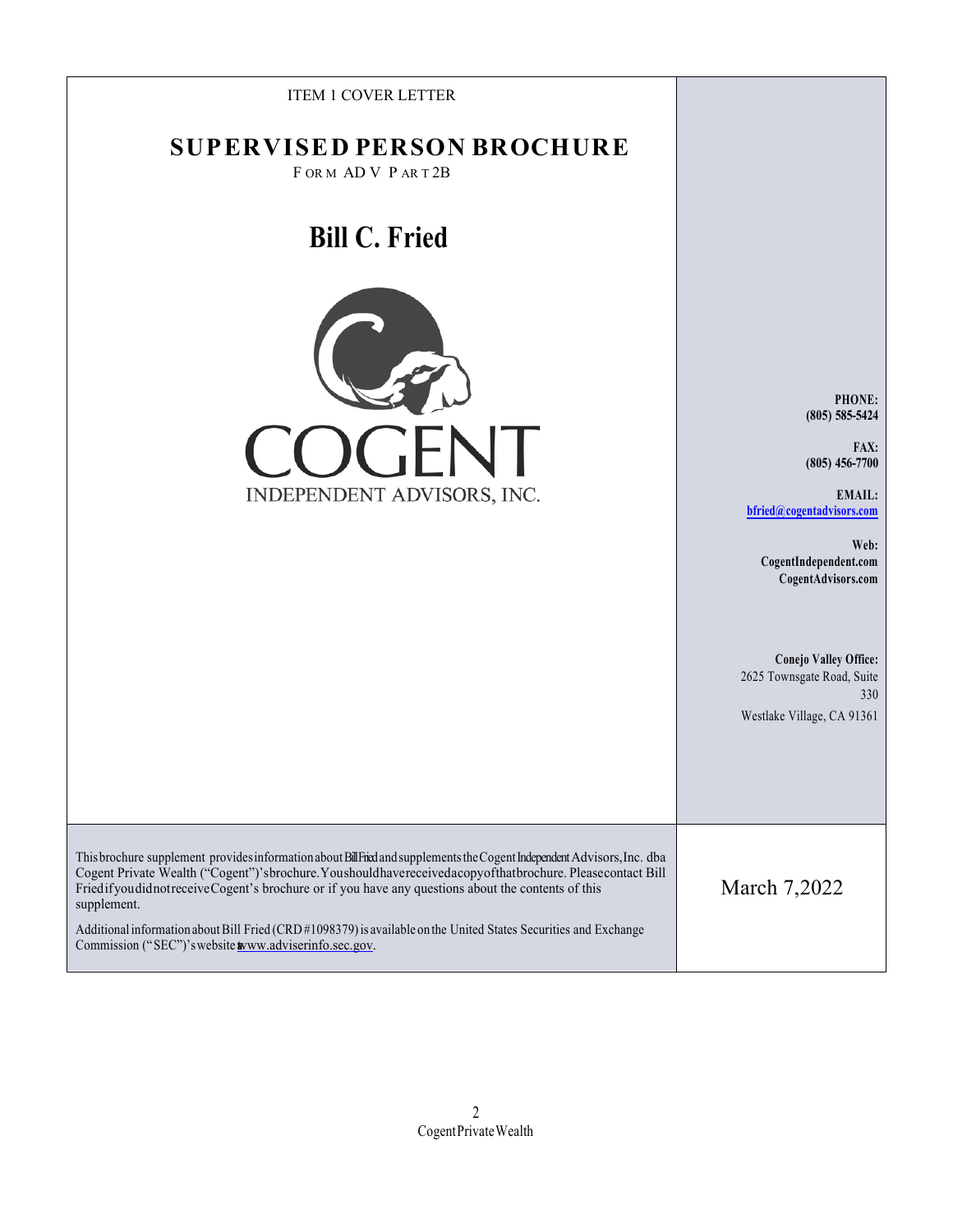## **Brochure Supplement (Part 2B of Form ADV)**

## **Supervised Person Brochure**

#### **Bill C. Fried**

• Year of birth: 1947

## **Item 2 Educational Background and Business Experience**

Educational Background:

• Santa Monica College; Vocational Arts degree in General Studies and Photography; 1968

Business Experience:

- Cogent; Investment Advisor Representative; 05/2018 Present
- Fried & Associates; President/Insurance Agent; 10/2008-01/2020

#### **Item 3 DisciplinaryInformation**

None to report.

**Item 4 Other Business Activities**

None to report.

#### **Item 5 Performance Based Fee Description**

Bill C. Fried does not receive any additional compensation for providing advisory services.

#### **Item 6 Supervision**

Bill C. Fried is supervised by Kristopher Schnell, Chief Compliance Officer. He reases Deborah's work through frequent office interactions, as well as remote interactions.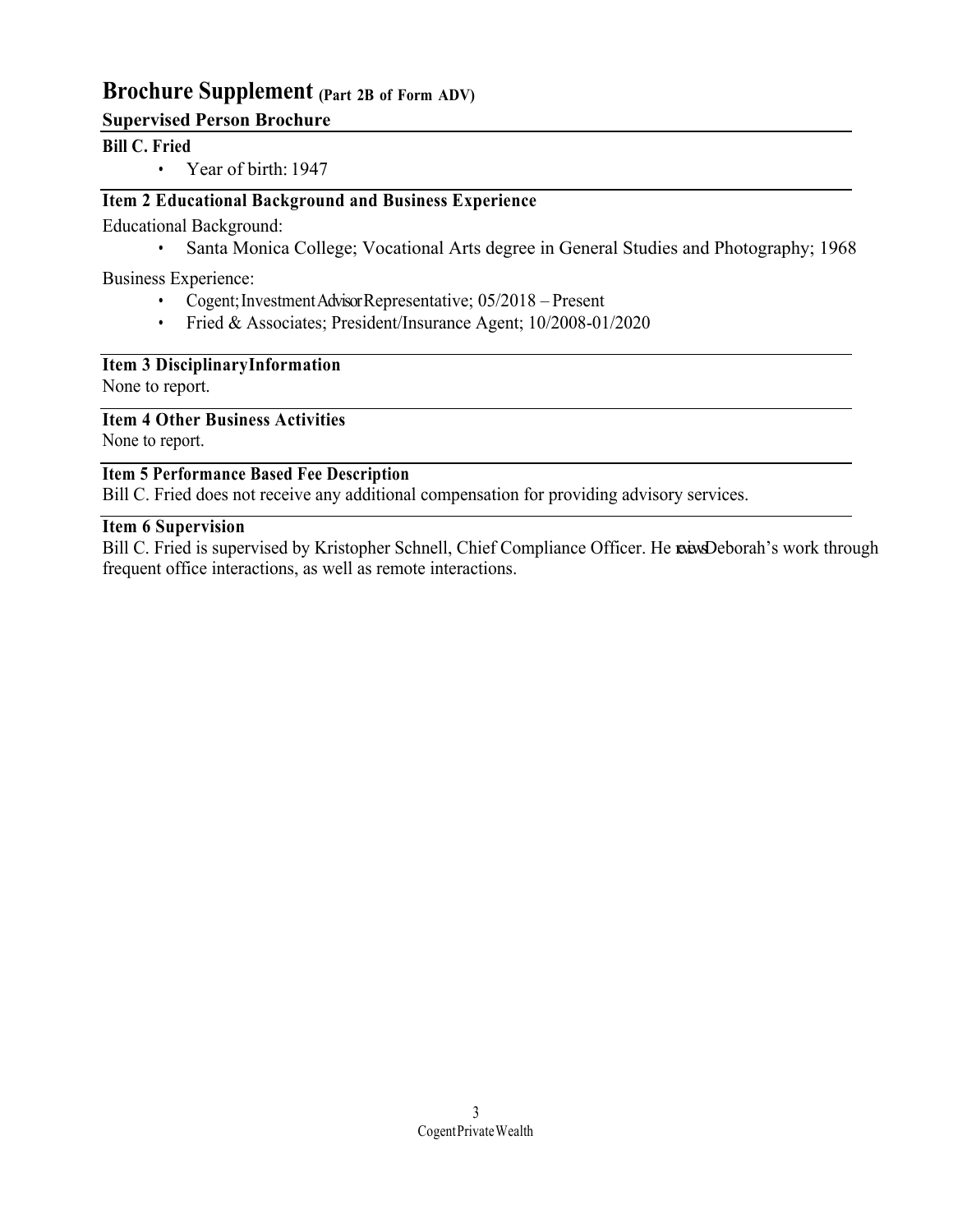Kristopher Schnell's contact information: Phone: 805-585-5424, or by email at: kschnell@cogentadvisors.com

**Item 7 Requirements for State-Registered Advisors** Arbitration Claims: None Self-Regulatory Organization or Administrative Proceeding: None Bankruptcy Petition: None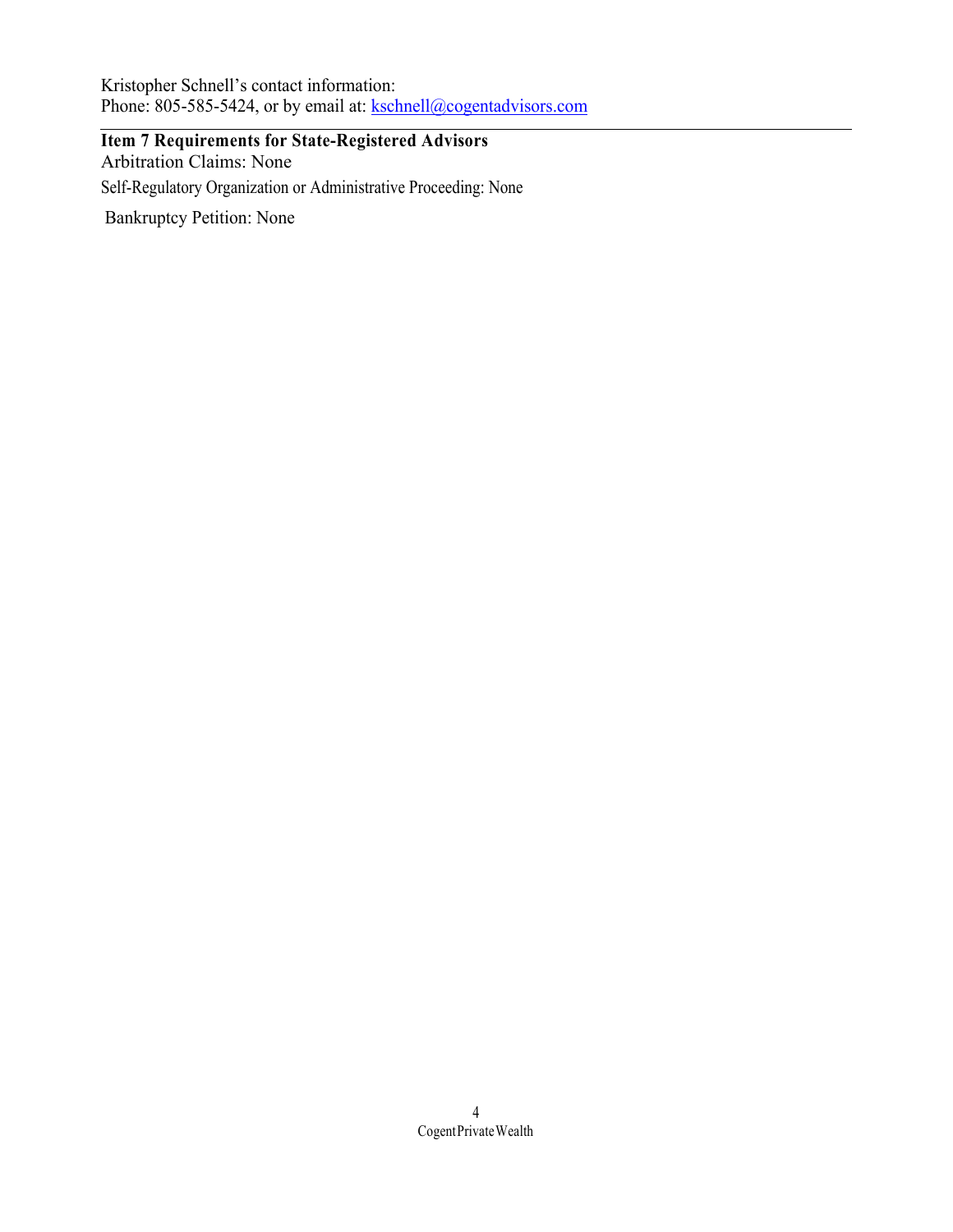Item 1 Cover Page **SUPERVISED PERSON BROCHURE** FORM ADV PART 2B

# **KristopherLeeSchnell,CRPC®**



**South Denver Office:** 19501EastMainstreetAve Suite 200 Parker,CO80138

> Tel: 303-835-9006 Fax: 303-802-4479

**Websites:**  CogentIndependent.com CogentAdvisors.com

**Email:** kschnell@cogentadvisors.com

**March 7, 2022**

This brochure supplement provides information about Kristopher Schnell and supplements the Cogent Independent Advisors, Inc. dba Cogent Private Wealth ("Cogent")'s brochure. You should have received a copy of that brochure. Please contact Kristopher Schnell if you did not receive Cogent's brochure or if you have any questions about the contents of this supplement.

AdditionalinformationaboutKristopherSchnell(CRD#4820715)isavailable on the United States Securities and Exchange Commission ("SEC")'s website at www.adviserinfo.sec.gov.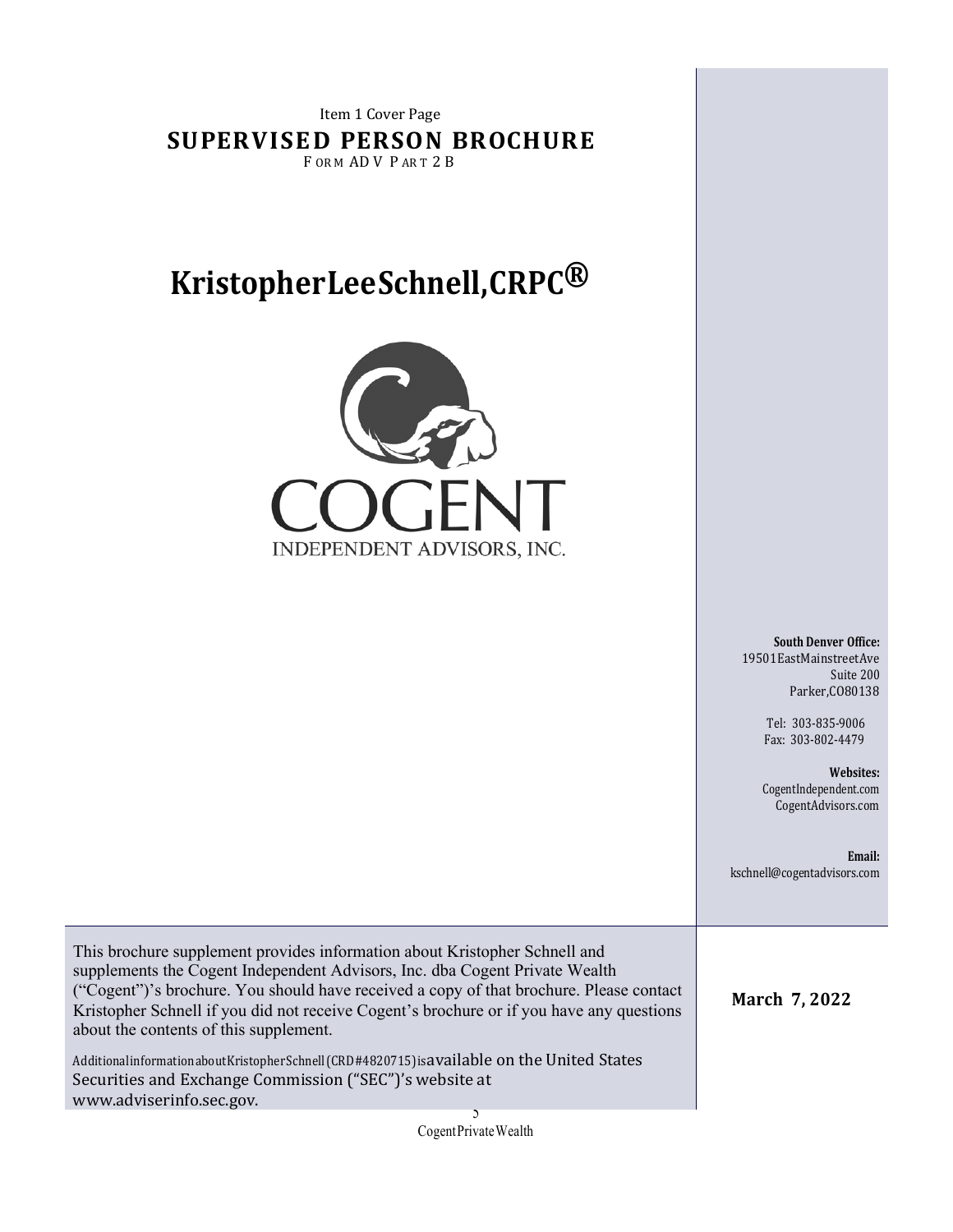## **Brochure Supplement (Part 2B of Form ADV)**

Supervised Person Brochure

## Principal Executive Officer - Kristopher L. Schnell, CRPC<sup>®</sup>

• Year of birth: 1975

Item 2 - Educational Background and Business Experience

Educational Background:

• OxnardCollege;AssociateDegreeinLiberalStudies;2004 

Business Experience:

Cogent; Principal Executive Officer; 05/2012-Present

#### Professional Designations

Chartered Retirement Planning CounselorSM (CRPC®): Chartered Retirement Planning CounselorSMisa designationgrantedbytheCollegeforFinancialPlanning.CRPC® certification requirements:

- Successfully complete the program;
- Pass the final exam;
- ComplywiththeCodeofEthics;
- Complete 16 hours of continuing education annually;
- Reaffirm to abide by the Standards of Professional Conduct; and
- Pay a biennial renewalfee.

## Item 3 - Disciplinary Information

None to report.

Item 4 - Other Business Activities

Kristopher Schnell has no outside business activities to disclose.

Item 5 - Additional Compensation

Mr. Schnell does not receive any additional compensation for providing advisory services.

#### Item 6 - Supervision

Since Mr. Schnell is the sole owner of Cogent, he alone is responsible for all supervision and formulation and monitoring of investment advice.